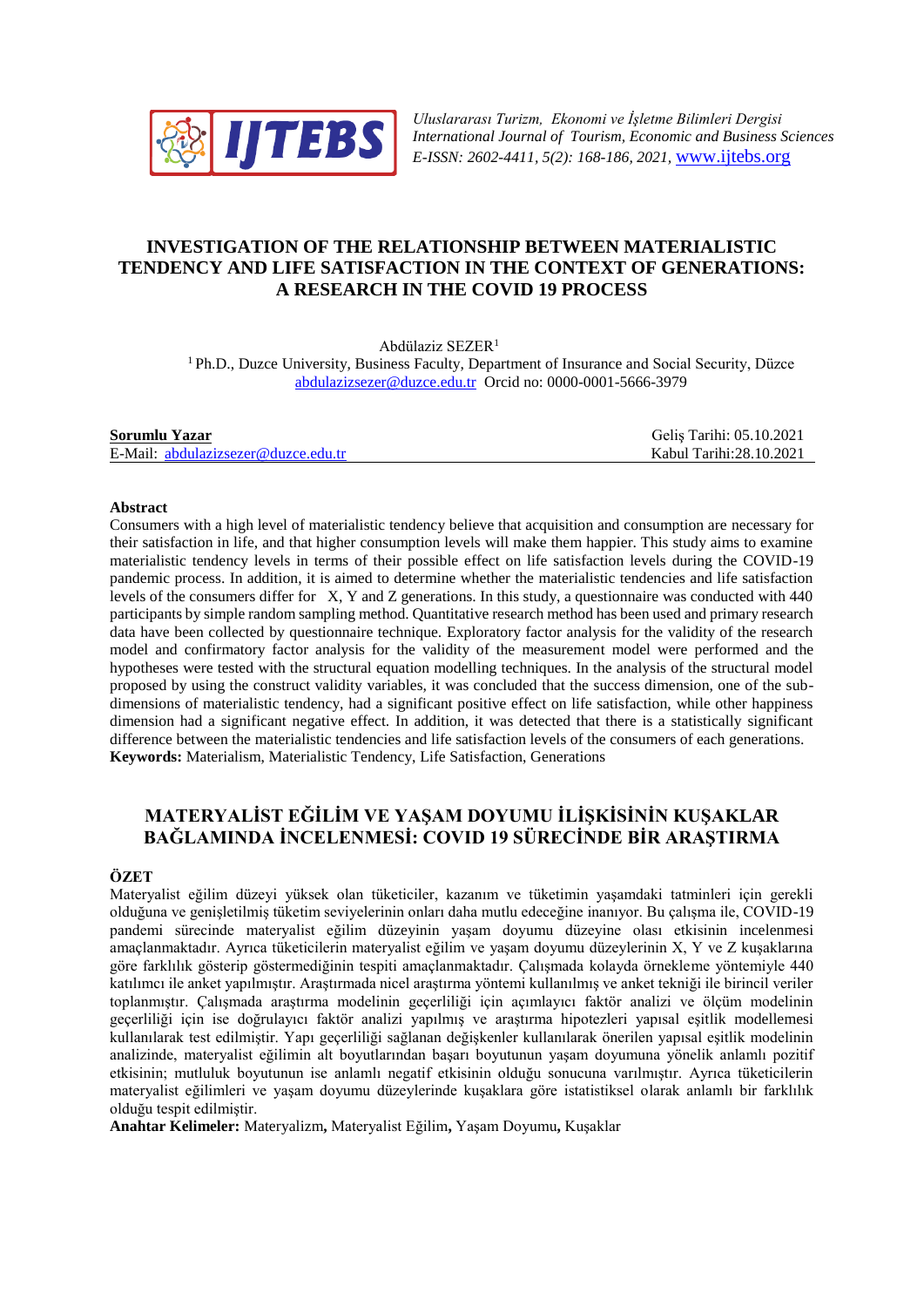# **1. INTRODUCTION**

The consumption culture, which started to be shaped by the richness and diversity of products that emerged in the markets towards the end of the 20th century, has caused people to move away from simplicity and brought about a stimulating effect on hedonic (hedonistic) behavior. Due to the characteristics of functional needs narrowing the diversity of the products, the fact that the enterprises engage in production activities based on hedonic requirements brings along an increase in consumption. The struggle of individuals towards indicating their place and status in the society with their consumption and the belief that they will be valued in terms of their consumption levels will lead humanity to a process that can be tempestuous in many aspects (Bayat & Sezer, 2018). The idea of the necessity of purchasing material to be successful and happy in life and gain social acceptance is one of the frequently encountered situations (Akın et al., 2013).

On March 11, 2020, the World Health Organization declared the COVID-19 outbreak as a pandemic. Towards the end of March 2021, more than 127 million people were inflected with COVID-19, causing more than 2.7 million deaths in 192 countries worldwide. Nowadays all countries are increasingly implementing stricter public health measures to deal with the epidemic. During this period, countries had to resort to many practices ranging from social distance to home quarantine practices that could cause psychological and economic problems. These practices, which leave individuals in a financially difficult situation such as low income and dismissal, have also caused many psychological problems such as unrest, unhappiness, and decline in quality of life. Individuals had to resort to different activities and ways to eliminate these negative moods and psychological situations. One of them was the consumption made instantly, hedonistically, and unconsciously with the effect of materialism. Materialism, which has become the disease of our age, manifests itself with the desire to buy excessive purchasing or luxury consumption products even though it is not needed (Quadır, 2012). Unfourtanetely, the current situation has become one of the essential problems that need to be researched socially.

In periods of global epidemics like COVID-19, people face many confused and uncertain sources of information and have great difficulty predicting what the future will bring. Therefore, impulsive and unconscious consumption behavior patterns are common in such situations and periods. However, many studies in the literature figured out that unconscious consumption causes discontent in individuals instead of happiness. This study aims to analyze the effect of materialistic tendencies that cause unconscious and irrational behavior patterns such as impulsive buying, satisfaction and happiness during a pandemic period. Besides, it was determined whether there is a difference between the generations in the individuals' life satisfaction and materialistic tendency levels.

After the introduction of the study, in the first part, the conceptual framework will be handled, and the literature review on the topics of materialistic tendency, life satisfaction, and generations will be detailed. In the second part, by considering the theoretical framework, the research model and hypotheses, population and sampling, data collection tools and factor analysis and findings will take place. In the third part, the analyses and findings for the determination of differences and the structural equation model will be reported. In the last part, the results are arranged in a way to include discussions and suggestions.

# **2. LITERATURE**

#### **2.1. Materialistic Tendency**

Materialistic tendency, which is a concept emerging by seeing the materials that individual gains or desires to gain as a life purpose, is one of the crucial phenomena that directs and shapes the lives of individuals. Although materialism has a positive effect on individuals at the micro-level and on the economies of countries at the macro level, it can also cause negative results such as discontent, anger, consumption obsession, and borrowing (Roberts & Clement, 2007; Otero-López, Pol, Bolaño, & Mariño, 2010). Many studies in the literature reveal that the materialistic tendency increases the purchasing tendency and intention of the person and causes excessive consumption (Troisi, Christopher & Marek, 2006; Watson, 2003; Rindfleisch, Burroughs & Denton, 1997; Ger & Belk, 1996).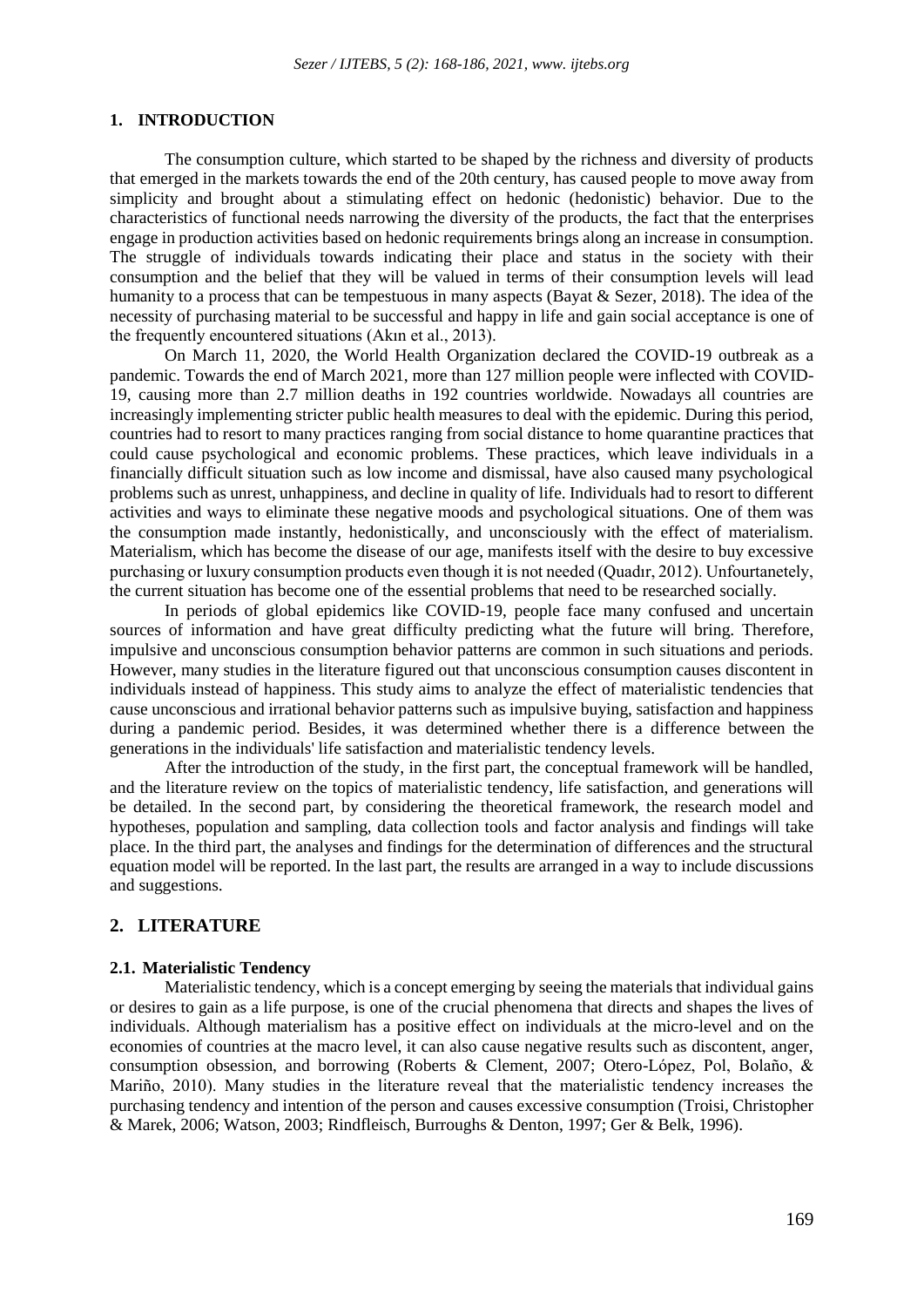In the literature, materialism has been conceptualized as personality characteristics, personal values , or social values. Materialism, which has many definitions in the literature, is generally explained as the consumption orientation towards the pursuit of happiness, and it is seen as the personality characteristics of westerners who have gained a high position in industrial and post-industrial life (Williams, 1982; McKendrick et al., 1985; Campbell, 1987; McCracken, 1988). Richins sees materialism as an individual system of values (Fournier & Richins, 1991; Richins & Dawson, 1992). The materialistic tendency definition of Richins refers to a mentality or attitude regarding the relative importance of the possession and acquisition of objects in the individual's life. Inglehart (1990), on the other hand, emphasizes this tendency towards high-level needs in issues such as belonging, selfexpression, , quality and aesthetic satisfaction of life; It refers to a chronic focus on low-grade needs in matters such as material comfort and physical safety. Belk (1984) defines the materialistic tendency as a high level of commitment to materials. The materialistic tendency's primary behavioral indicators are; love of position, hypocrisy, jealousy, insensitivity to social issues, egocentrism, lack of self-control, consumption, and desire for ownership (Fournier & Richins, 1991).

Today, many theories discuss the materialistic tendency which is accepted as the common concept in psychology and sociology. When paying attention to the commom points of these theories, three elements that form the basis of the materialistic tendency stand out (Odabaşı, 1999, p. 97; Richins & Dawson, 1992, p. 309), which are: centrality, happiness, and success. "Centrality" is the idea that the importance and asset acquisition attributed to the property by materialistic individuals plays a central role in their lives. The second element, "happiness," expresses the belief that having valuable assets which make the individual happy, and the individual will be happier if he has more and better things. "Success," the third of the essential elements of the materialistic tendency, can be explained as the belief of materialists that success can be achieved with the assets they own (Ahuvia & Wong, 2002). In the following sub-section, information about the case described as life satisfaction in the literature is provided.

### **2.2. Life Satisfaction**

Undoubtedly, the most fundamental goal of nearly all human beings in life is to establish a "happy" life. In the context of happiness, the field of psychology, especially positive psychology comes foreground. Positive psychology argues that it is insufficient to correct the person's negativities in life for happiness and the support and development of the individual's positive characteristics (love, sense of responsibility, authenticity, etc.) also have a prominent function (Seligman, 2002).

In the field of positive psychology, it is seen that the concept of "subjective well-being" is generally used in response to the concept of "happiness." It indicates the entirety of three interrelated concepts, which are: subjective well-being, negative and positive emotions, and life satisfaction. While positive and negative emotions consist of feelings that the individual likes and dislikes, life satisfaction is a cognitive evaluation of one's life. The high level of positive effect and perceived life satisfaction indicates that the level of subjective well-being is also high (Diener & Suh, 1997).

Life satisfaction is one of the main determinants of subjective well-being and quality of life. It reflects the quality of life and well-being whose scope and limits are determined by the individual (Ash & Huebner, 2001). Life satisfaction includes the whole life of the individual and different aspects of this life. Besides, it is seen that it is also affected by many factors such as gender, age, health status, income level, educational status, belief, marital status, social acceptance, and environmental conditions (Arkar, Sarı & Fidaner, 2004; Matheny et al., 2002; Yetim, 1985). In the formation of life satisfaction values which have a subjective quality, comparing the person's current situation with an example situation to reach is effective (Diener, Emmons, Larsen, & Griffin, 1985).

When the studies on the factors affecting life satisfaction are examined in the literature, it is explicit that these factors are generally discussed in four groups (Özdevecioğlu & Aktaş, 2007, p. 8). Firstly, personal and demographic factors include factors such as a person's income, age, gender, marital and family status, education level, and beliefs. Secondly, business factors include factors such as the nature of the individual's work, the level of responsibility, career and promotion opportunities, salary, and current status. Thirdly environmental factorssuch as friendship relations, personal rights and freedoms of the individual, economic well-being of the country of residence, and residence environment are included in this group. Fourthly, social factors include the social networks of people, the social activities, their citizenship, and the cultural values of the society they are a member of. In the following sub-section, some information about the case described as generations in the literature is given.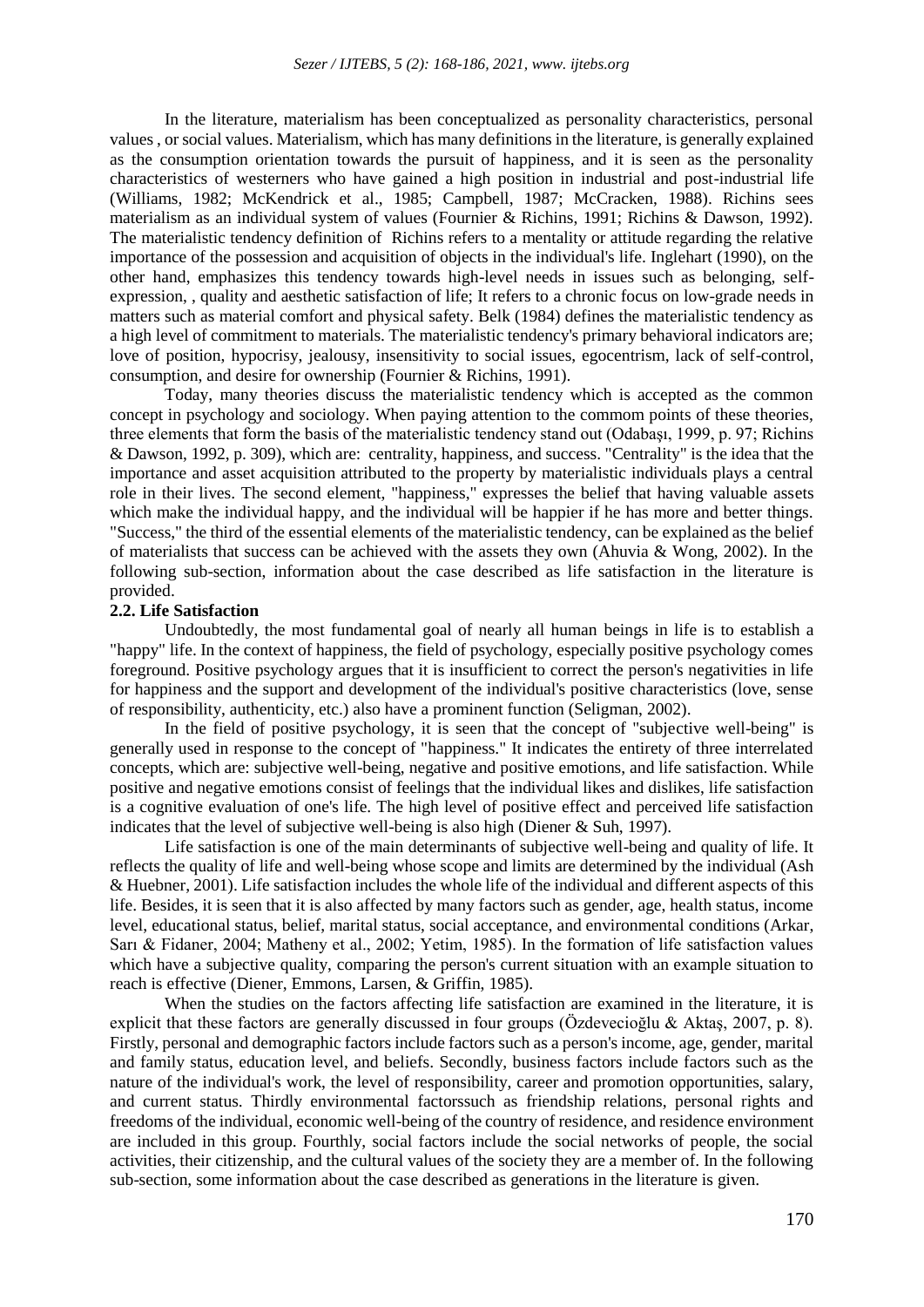#### **2.3. Generations**

The concept of generation first emerged when the importance of generations in understanding the structure of sensory and social movements were discussed by the German sociologist Karl Mannheim (1893/1947) in his work "The Problem of Generations" which was published in 1929. There are many expressions in the literature regarding the definition of the concept. In his description, Acar (2014) used the expressions "people grouped in a certain age range within the place they live, critical development/change processes and important events they lived." Ingelhart (1997) expressed the "Generational Cohort Theory" as a way of dividing individuals into groups called generation cohorts (Lissitsa & Kol, 2016). Generational Cohort Theory is often used as the generational boundaries of a phase of life (childhood, young adulthood, middle age, and old age) in about twenty years of life (Lissitsa & Kol, 2016). Moreover, social trends and important historical events are regarded as a determinant that will significantly shape the life stages of those individuals.

In the studies conducted in the literature, the generations' date interval has been stated differently in many sources. Although there are different opinions about the years, it is seen that it is examined under five main headings. These generations with the most used date range (Lower & Schwartz, 2008; Acar, 2014; Demirkaya et al., 2015; Lissitsa & Kol, 2016): Generation Z (2000-2021), Generation Y (Gen Me, Gen Y, Millennium, nGen and IGen; 1980-2000), Generation X (1965-1979), Baby Boomers (1946-1964) and Silent Generation (Born Before 1946). Since only X, Y, and Z generations will be examined in this study, the definitions to be made will be limited to these generations.

Generation X is content, loyal, and has been working in the same job for many years. Since they coincided with the technological revolution, they started to use technology inevitably. They are sensitive to social problems, respect authority and have high job motivation (Keleş, 2011, p. 131). Generation X individuals can adapt to new technologies, focus on their career, have self-confidence, target work-life balance, prefer skeptical and instant feedback and value individual instant recognition and reward (Yusoff & Kian, 2013).

Generation Y is defined as the internet-addicted generation, the millennial generation, lone generation, and eco-boom generation (Akdemir et al., 2013, p. 15). Generation Y is also tech-savvy, cares about personal career, is optimistic, pro-diverse, has a team spirit, loves daily entertainment, aims at work-life balance, and is focused on instant appreciation and rewarding (Yusoff & Kian, 2013).

Generation Z, born in a technology-intensive environment, is more technologically capabled than Generation Y (Housand, 2016). Also, this generation of individuals, who insist on providing innovation and benefit, basically avoid the need for security, priorities, and reality (Wood, 2013). On the other hand, the individuals belonging to this generation, who are very ambitious and act with materialist thoughts, can reach and interpret information faster than previous generations (Mishra et al., 2012, p. 97). Based on the information given about materialistic tendency, life satisfaction, and generations, this study aims to evaluate the effect of individuals' materialistic tendencies on their life satisfaction in terms of generations. In the following parts, the study's method, findings, results, and recommendations are presented.

#### **3. METHODOLOGY**

## **3.1. Purpose of the Research**

This study aims to analyze the effect of the materialistic tendency levels of consumers on their life satisfaction by using structural equation modeling during the COVID-19 pandemic process. Besides, it is aimed to determine whether the materialistic tendencies and life satisfaction levels of consumers differ statistically on the basis of generations.

#### **3.2. Research Model and Hypotheses**

This study is conducted with the estimation model, which is one of the relational research methods. In estimation model, correlation can be calculated, and simple regression and multiple regression methods can be used (Metin, 2014). Regression analysis refers to the explanation of the relationship between a dependent variable and the independent variable or variables thought to affect this dependent variable with a model (Gürbüz & Şahin, 2016, p. 271). In this regard, Figure 3 displays the model developed to determine the effect of the consumers' materialistic tendency levels on their life satisfaction levels and investigates whether the averages of these variables differ significantly according to the generations.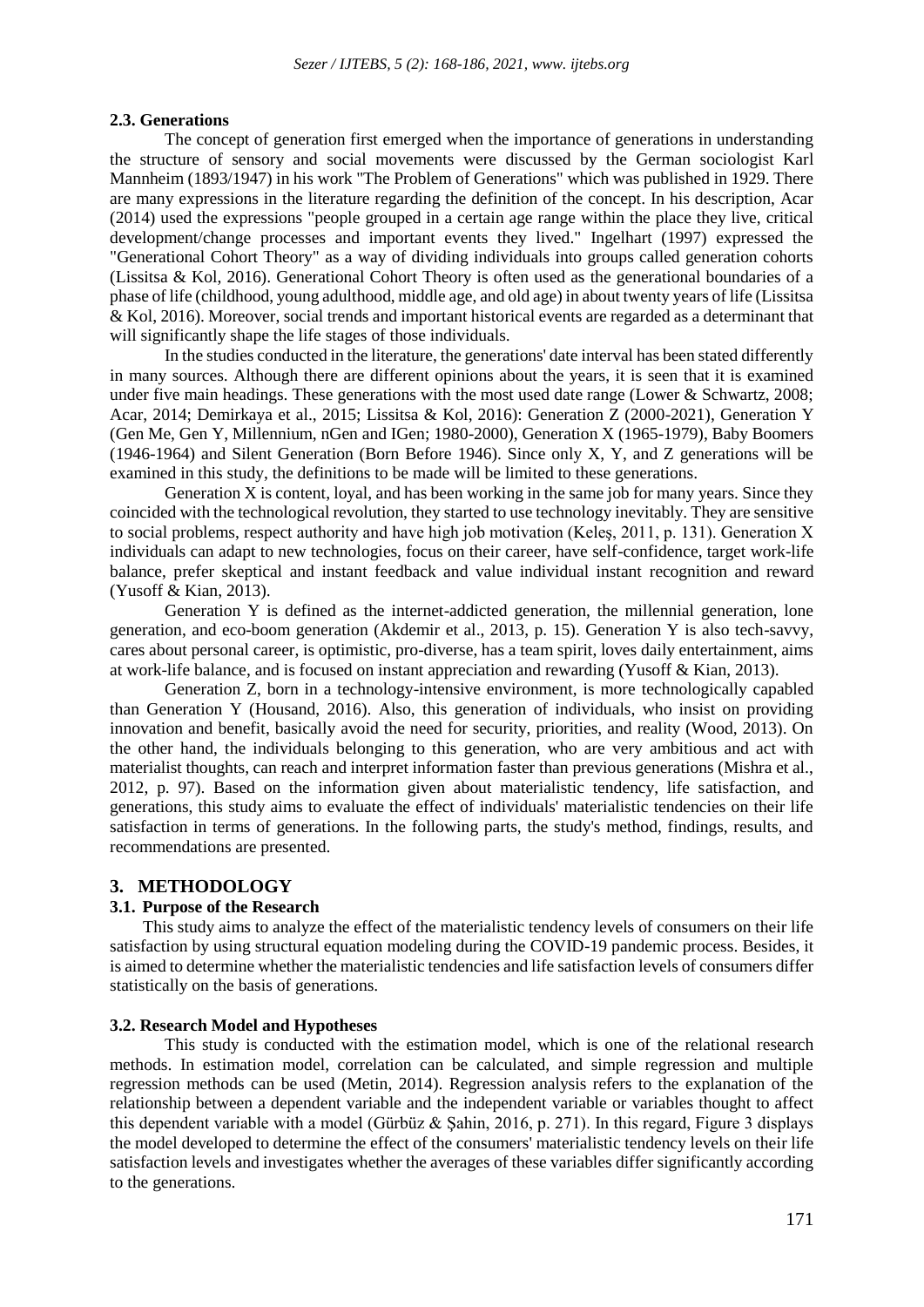

**Figure 3.** Research Model

The factors affecting the purchasing behavior of people have been a current issue for many researchers. This situation, which is curiousity-evoking and on which many studies have been carried out, has played an essential role in developing various consumer typologies with materialism. In recent years, materialism has become an increasingly significant issue in consumer behavior. As a sociocultural concept, materialism expresses the importance that the majority of people in society attach to highly material objects (Mafini & Dhurup, 2014).

In addition to being the source of many social problems, the materialistic tendency encourages consumers to buy and acquire assets by convincing them that they will be happy. The studies on the subject reveal that materialism causes many problems in subjects such as individuals' consumption behaviors and financial status (Dittmar, Long & Bond, 2007), work and education motivations (Ku, Dittmar, & Banerjee, 2014), interpersonal relationships (Pieters, 2013), and also personal well-being (Jiang, Song, Ke, Wang & Liu, 2016). On the other hand, while the materialistic tendency forms the basis of modern consumer culture, it affects the type, quality, and price of the products purchased over time (Richins & Dawson, 1992, p. 304; Quedir, 2012). The literature review displays that materialism has been associated with a variety of consumer behavior.

The studies in the literature indicate that consumption increases well-being and living standards (Richins & Rudmin, 1994). Nevertheless, consumption for social recognition, status, and external rewards reveals materialism harmful to individuals (Cherrington, 1980; Schor, 1991; Flouri, 1999, p. 709; Nguyen, 2003, p. 9; Chan & Prendergast, 2007; Dittmar et al. 2007). Ultimately, it is stated that there is a positive relationship between materialistic tendency and consumption (Lee & Ahn, 2016). In the literature, it is stated that such consumption which is expressed with the concepts of symbolic, compulsive, and hedonic caused by happiness and centrality, which are sub-dimensions of materialism, is negatively related to the positive mood and life satisfaction of individuals (Rook & Gardner, 1993; Sirgy, 1998; Youn & Faber, 2000; Burroughs & Rindfleisch, 2002; Kashdan & Breen, 2007; Dittmar et al., 2014; Wang et al., 2017; Türker, 2019; Yılmaztürk et al., 2019). In this context, it can be interpreted that the individuals who turn to consumption to seek welfare and an increase in the standard of living may ultimately experience feelings such as negative mood and life dissatisfaction. Perhaps this situation stems from the point that materialistic individuals spend their money in the wrong way and items (Kashdan & Breen, 2007; Dunn et al., 2011).

There are many studies in the literature indicating the relationship between materialistic tendency and life satisfaction directly (Balikcioglu & Arslan, 2019; Sidhu & Foo, 2015; Kasser et al., 2014; Hudders & Pandelaere, 2012; Karabati & Cemalcilar, 2010; Roberts & Clement, 2007; Burroughs & Rindfleisch, 2002; Ahuvia & Wong, 1995). The "Adaptation Theory," which can be the basis for all these studies, gives the idea that there is a negative relationship between materialistic tendency and life satisfaction (Brickman & Campbell 1971; Campbell 1981). This theory suggests that individuals adapt to a level of comfort or satisfaction when they reach that level. Thus, when a desired situation or result is achieved, the expectation about the situation should be increased after a while, and a gap occurs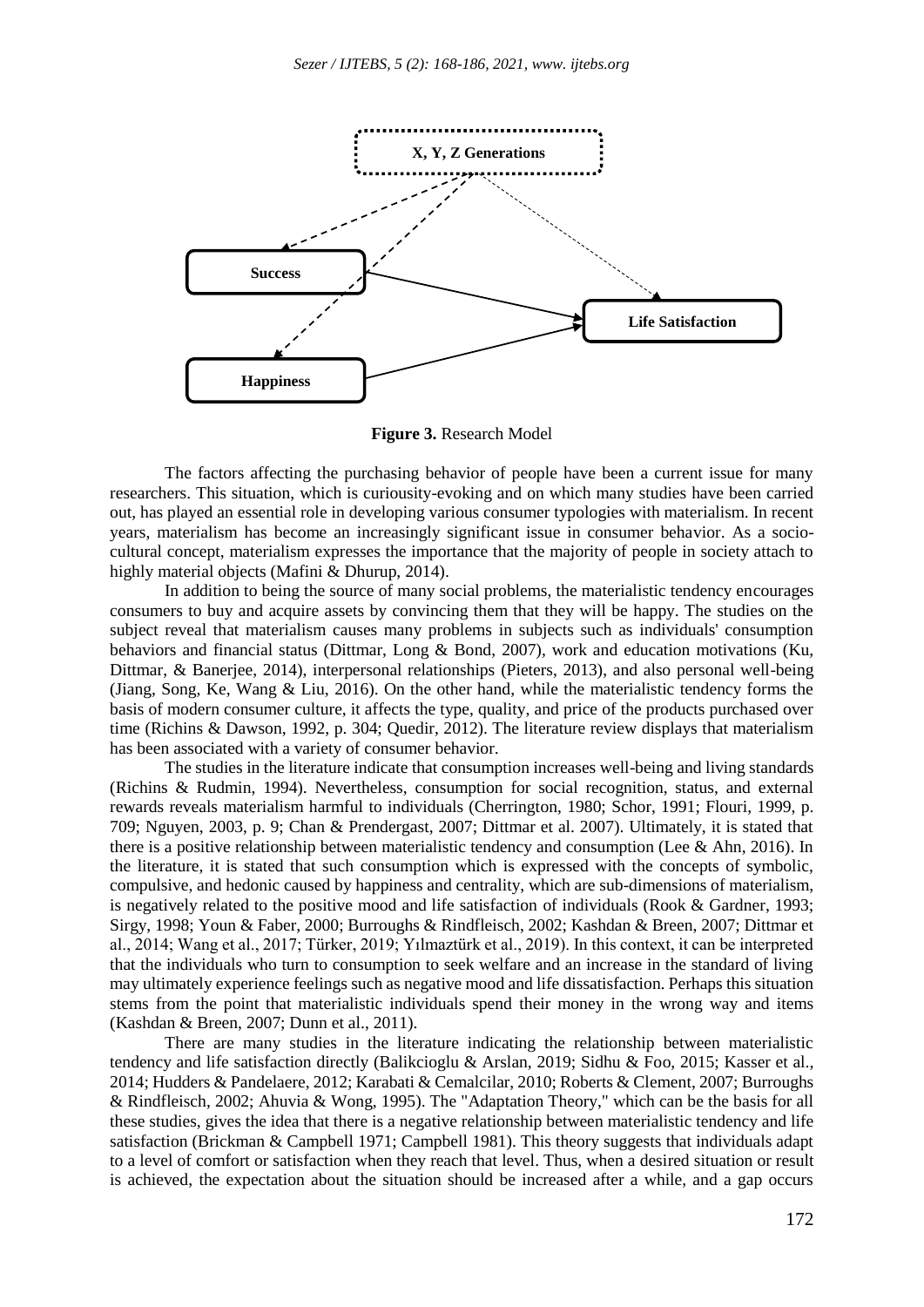between the situation and the expectation. This gap between expectation and situation is dissatisfaction (French, Rodgers  $& Cobb$ , 1974). Therefore, while those who expect material beings to bring happiness may experience satisfaction for a while, eventually, dissatisfaction will re-emerge due to the adaptation processes (Richins, 1987).

Aanother study conducted by Quadır (2012) detected that the adaptation of individuals to materialistic values negatively affects the balance in their consumption preferences throughout their lives. Besides, it was stated that it causes them to spend their lives in debt by going over their budgets and it is effective in the destruction of traditional values from our cultures such as sharing and cooperation.

Main and sub-hypotheses developed on the information provided by the studies in the literature on the subject are as follows;

**H1:** Materialistic tendencies of individuals have a statistically significant effect on their life satisfaction.

**H1a:** The happiness dimension, which is the materialistic tendency's sub-dimension, has a statistically significant and negative effect on life satisfaction.

On the other hand, there appear many studies in the literature on the relationship between success, which is the other dimension of the materialistic tendency, and life satisfaction (Joseph et al., 2014; Du & Yeung, 2015; Yılmaztürk et al., 2019). It was determined that success and success goal, which is the sub-dimension of materialistic tendency, positively affects life satisfaction (Wang et al., 2017; Yılmaztürk et al., 2019). The sub-hypothesis developed based on this information is as follows;

**H1b:** The success dimension, which is the materialistic tendency's sub-dimension, has a statistically significant and positive effect on life satisfaction.

In the literature, it is stated that the materialistic tendency levels of individuals differ on the basis of their age (generation) (Csikszentmihalyi & Rochberg-Halton, 1981; Belk, 1984; Odabaşı, 1999; Lundstrom & White, 1999; Hofmeister & Neulinger, 2013). Among these studies, Odabaşı (1999: 100) states that the middle age group is more materialist compared to other age groups, while Richins and Dawson (1992) and Lundstrom and White (1999) state that young people are materialistic and this tendency decreases as the age progresses. Basic and sub-hypotheses developed based on this information are provided below;

**H2:** There is a statistically significant difference between the generations in the materialistic tendency levels of individuals.

**H2a:** There is a statistically significant difference between the generations in individuals' perceptions about success.

H<sub>2b</sub>: There is a statistically significant difference between the generations in individuals' perceptions about happiness.

Considering the studies conducted to show that life satisfaction levels differ statistically according to generations, Baydar (2016) states that the life satisfaction levels of the individuals of generation Z are higher than both of the X and Y generations. Akduman (2020) puts forward that the life satisfaction levels of individuals in generations Y and Z are higher than Generation X. Bolelli (2019) found in his study that subjective well-being (happiness) levels of generations X and Y individuals did not differ statistically. All these findings display that there may be differences in the life satisfaction levels of individuals in different generations. The following hypothesis developed based on this information is as follows;

**H3:** There is a statistically significant difference in life satisfaction levels of individuals according to generations.

# **3.3. Population and Sampling**

The research sample consists of consumers from the  $X$ ,  $Y$ , and  $Z$  generations living in the provinces of Istanbul, Ankara, Samsun, Düzce, Yozgat, and Şanlıurfa. While calculating the sample size, Krejcie and Morgan (1970) stated that the number 387 is sufficient for the sample for studies where the population's size is greater than 10.000 at 0.05 significance level, and 0.05 sample error was taken into consideration. In this context, a questionnaire was applied to 440 participants, which is above the lower limit value of 387 with the random sampling method. Random sampling is the sampling method in which the researcher tries to collect data from the easiest and most accessible subjects until s/he reaches the size of sampling s/he needs for the study (Gürbüz & Şahin, 2016, p. 134). Information about the demographic characteristics of the individuals in the research sample is given in Table 1.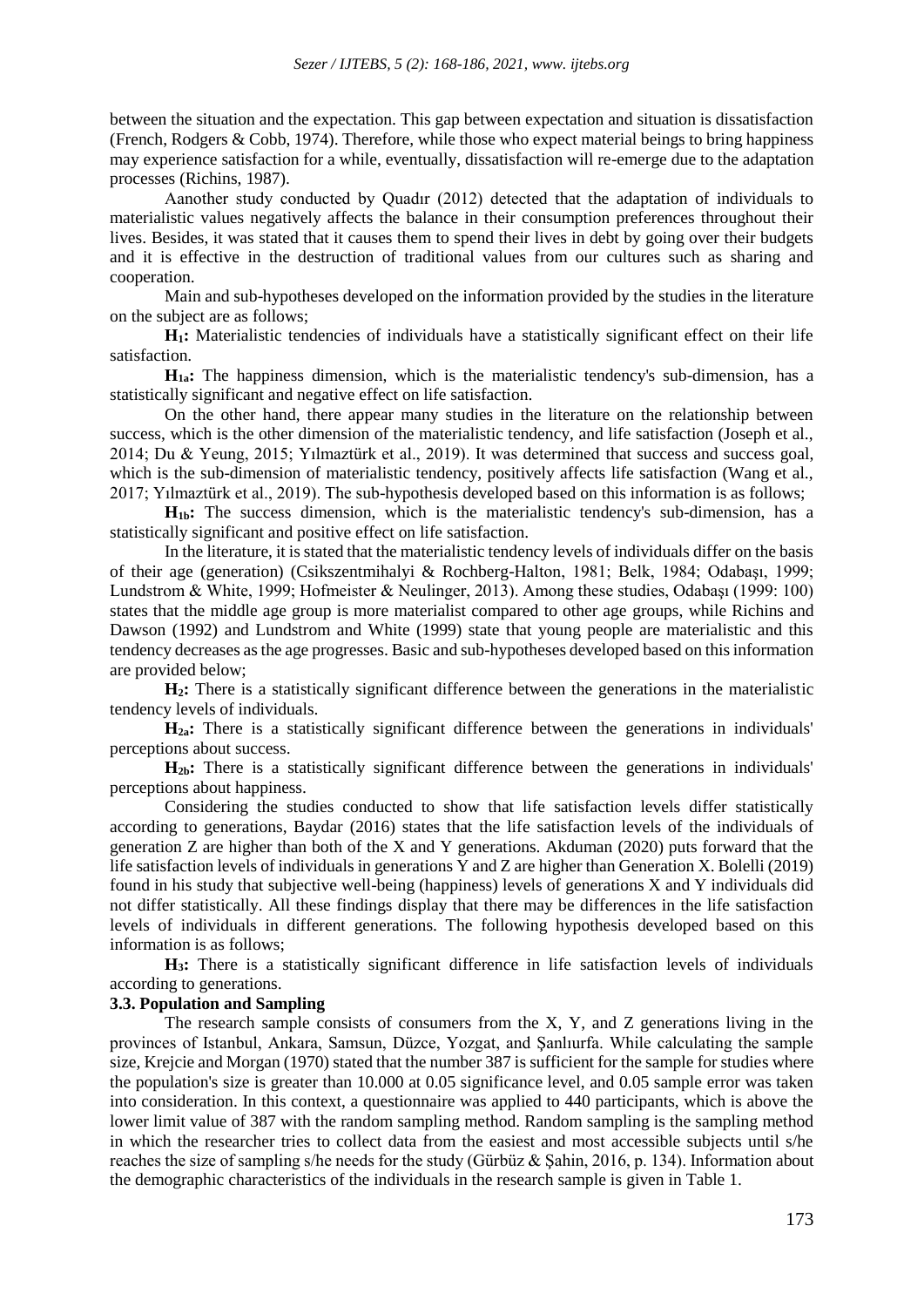| <b>Average Income</b><br>(Monthly) | <b>Frequency</b> | $\frac{0}{0}$ | Gender                | <b>Frequency</b> | $\frac{6}{6}$ |
|------------------------------------|------------------|---------------|-----------------------|------------------|---------------|
| $2850$ L and below                 | 197              | 44,8          | Female                | 251              | 57            |
| $2851 - 4500$ E                    | 81               | 18,4          | Male                  | 189              | 43            |
| 4501-6000 $E$                      | 76               | 17,3          | Total                 | 440              | 100           |
| 6001 and above                     | 86               | 19,5          | <b>Generation</b>     | <b>Frequency</b> | $\frac{6}{6}$ |
| Total                              | 440              | 100           | Generation Z          | 152              | 34,5          |
| <b>Educational</b>                 | <b>Frequency</b> | $\frac{0}{0}$ | <b>Generation Y</b>   | 221              | 50,2          |
| <b>Background</b>                  |                  |               |                       |                  |               |
| Primary                            | 20               | 4,5           | Generation X          | 67               | 15,2          |
| High school                        | 163              | 37            | Total                 | 440              | 100           |
| Associate                          | 51               | 11,6          | <b>Marital Status</b> | <b>Frequency</b> | $\frac{6}{9}$ |
| Undergraduate                      | 153              | 34,8          | Single                | 271              | 61,6          |
| Graduate                           | 53               | 12            | Married               | 169              | 38,4          |
| Total                              | 440              | 100           | Total                 | 440              | 100           |

**Table 1.** Demographics Characteristics of the Participants

## **3.4. Data Collection Tools**

Materialistic tendency and life satisfaction scales were used in this study to determine the effect of the consumers' materialistic tendency levels on their life satisfaction levels. In this section, information about the relevant scale and resources will be provided. Additionally, the results of exploratory and confirmatory factor analysis applied to the scales will be given.

Exploratory factor analysis is a statistical analysis method that aims to determine the factors that are less than the related variables. There is no correlation between them using the relationships between variables in a data set (Özdamar, 2013, p. 212). On the other hand, Confirmatory factor analysis is the process of creating latent variables based on observed variables through a previously developed model. It is a method generally used to develop scales, conduct validity analyses, or verify a predetermined structure (Aytaç et al., 2012, p. 10).

Permission was obtained from the Düzce University Ethics Committee for the study with the decision numbered 5 in the meeting of the relevant board dated 12.03.2021 and numbered 2021/80. Study data were collected online between 13-26.03.2021.

#### **3.4.1. Materialistic Tendency Scale**

In the study, materialistic tendency scales (Cronbach  $\alpha$  = .87) developed by Richins and Dawson (1992) were used. The original scale consists of 18 items, the short study form (Richins & Dawson, 2004) with nine items (Cronbach  $\alpha$  = .84) was used. In the scale, materialistic tendency was considered in three dimensions as centrality, happiness, and success. Centrality refers to the extent to which individuals put their assets at the center of their lives; happiness, to what extent they see these assets as the source of their happiness in life; success also indicates to what extent they see these assets as indicators of success.

In the study, as a result of the exploratory factor analysis, the materialistic tendency scale was perceived by consumers in 2 dimensions. The MT4 coded expression "I try to live as simple as possible without worrying about property" was removed from the scale because the factor load was less than .40. It lowered the reliability coefficient of the scale. The Kaiser-Meyer-Olkin (KMO) sampling adequacy coefficient was .860, and Bartlett's test of sphericity .000 level.

Based on these data, it can be interpreted that the sample size is sufficient in measuring and using this variable, and the data structure is suitable for factor extraction. The data of the factor and reliability analysis results for the relevant variable are shown in Table 2.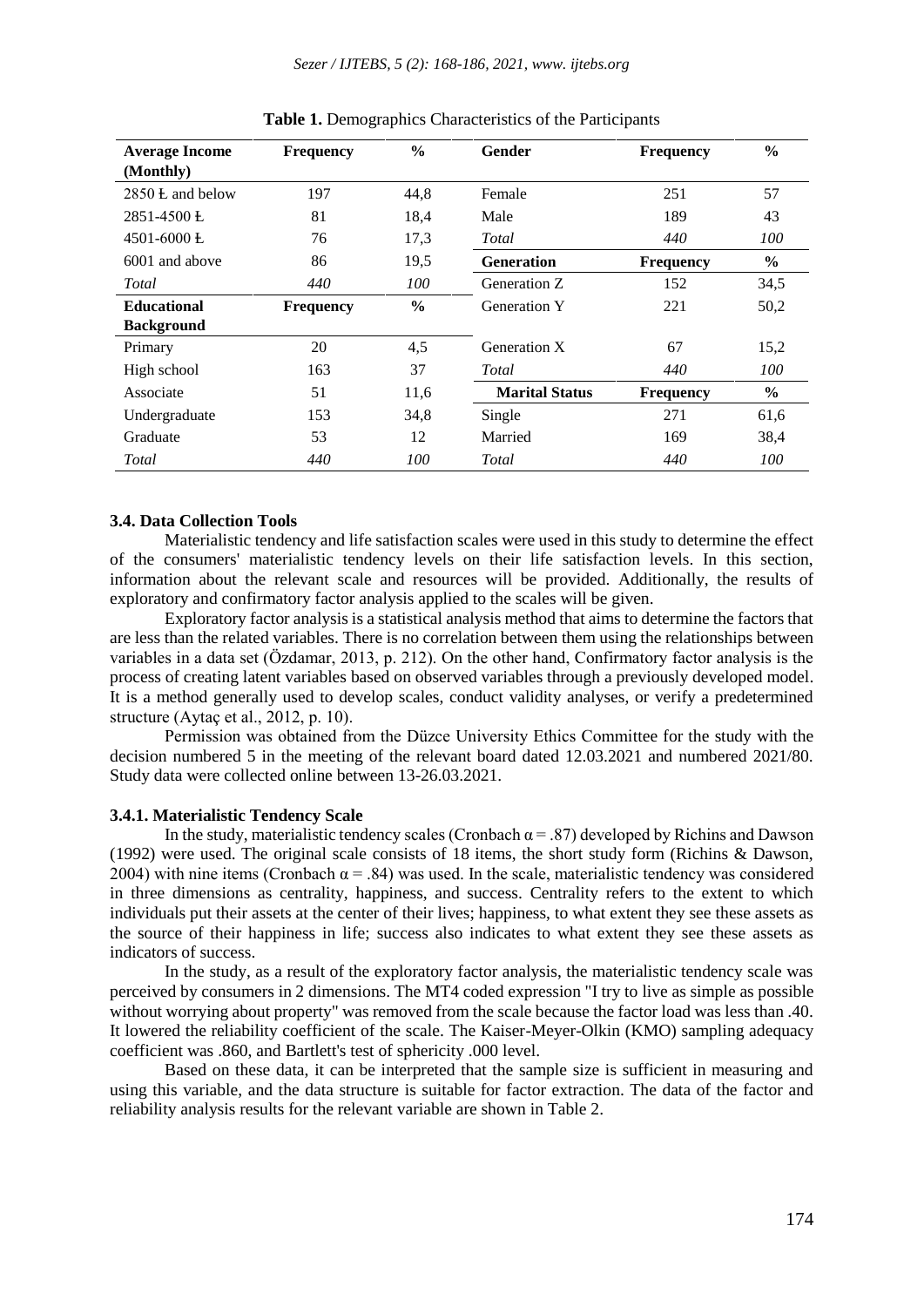| <b>Variables</b>   | <b>Factor Loadings</b> | <b>Explained Variance</b>                                                                  |
|--------------------|------------------------|--------------------------------------------------------------------------------------------|
| <b>Happiness</b>   |                        |                                                                                            |
| $-MT8$             | ,798                   |                                                                                            |
| $-MT7$             | ,772                   | ,38                                                                                        |
| $-MT9$             | ,762                   |                                                                                            |
| $\blacksquare$ MT5 | ,713                   |                                                                                            |
| $\blacksquare$ MT6 | ,694                   |                                                                                            |
| <b>Success</b>     |                        |                                                                                            |
| $-MT2$             | ,835                   | ,23                                                                                        |
| $-MT1$             | ,781                   |                                                                                            |
| $-MT3$             | .528                   |                                                                                            |
|                    |                        | Extraction Method: Principal Component Analysis; Rotation Method: Varimax; Total Explained |

**Table 2.** Materialistic Tendency EFA and Reliability Analysis Findings

Extraction Method: Principal Component Analysis; Rotation Method: Varimax; Total Explained Variance: .61; KMO Sampling Adequacy: .86; p=0.000<0.001; Cronbach Alfa: .831

Özdamar (1999) expresses the criterion values for the reliability coefficient as follows; If the scale is not reliable in the range of  $0.00<\degree$  <0.40, it is low reliable in the range of 0.41 $<\degree$  <0.60, moderately reliable in the range of  $0.61 \leq l \leq 0.80$  if it is in the range of  $0.81 \leq l \leq 1.00$  it is highly reliable. Considering the given criterion values, it shows that the materialistic tendency scale has a high-reliability level (Cronbach  $\alpha$  = .831).

Confirmatory factor analysis was applied to verify the structure obtained due to the exploratory factor analysis performed for the validity of the research model and to make measurements with the structure. The goodness of fit values of the analysis results are in Table 3; the model diagram and factor coefficients are given in Figure 1.

| <b>Table 3. Materialistic Tendency CFA Findings</b> |                                                                                                               |                                    |       |  |  |
|-----------------------------------------------------|---------------------------------------------------------------------------------------------------------------|------------------------------------|-------|--|--|
| <b>Fit Indices</b>                                  | <b>Acceptable Values<sup>2</sup></b><br>Perfect Values <sup>1</sup>                                           |                                    |       |  |  |
| $\chi^2/df$                                         | $2 \leq \chi^2/\mathrm{df} \leq 5$                                                                            | $0 \leq \chi^2/\mathrm{df} \leq 2$ | 2.883 |  |  |
| <b>GFI</b>                                          | $.80 \leq$ GFI $\leq$ 95                                                                                      | $.95 \leq$ GFI $\leq 1.00$         | .972  |  |  |
| CFI.                                                | $.80 \leq CFI \leq .95$                                                                                       | $.95 \leq CFI \leq 1.00$           | .972  |  |  |
| TLI                                                 | $.80 \leq TLI \leq .95$                                                                                       | $.95 \leq TLI \leq 1.00$           | .954  |  |  |
| <b>NFI</b>                                          | $.80 \leq NFI \leq .95$                                                                                       | $.95 \leq NFI \leq 1.00$           | .958  |  |  |
| <b>RMSEA</b>                                        | $.05 \leq$ RMSEA $\leq .10$                                                                                   | $.00 \leq$ RMSEA $\leq .05$        | .065  |  |  |
|                                                     | <sup>1</sup> (NFI, GFI, CFI, TLI* Hooper, Coughlan & Mullen, 2008:58; $\chi^2$ /df, RMSEA* Schermelleh-Engel, |                                    |       |  |  |
|                                                     | Mooshrugger & Muller, 2003:52), <sup>2</sup> (RMSEA* Marsh, 2012:785: NEI* Hooper et al., 2008:55:            |                                    |       |  |  |

*Moosbrugger & Muller, 2003:52),* <sup>2</sup> (RMSEA\* *Marsh, 2012:785;* NFI\* *Hooper et al., 2008:55*; χ 2 /df, GFI, TLI\* *Simon et al., 2010:239;* CFI\* *Kline, 2011: 208*)

The fit indices are within the acceptable value range, see Table 3, and all other fit values are in the perfect fit range. Therefore, the validity of the materialistic tendency scale obtained by EFA is verified by CFA. The diagram of the model obtained by CFA is given in Figure 1.



**Figure 1.** Materialistic Tendency CFA Model Diagram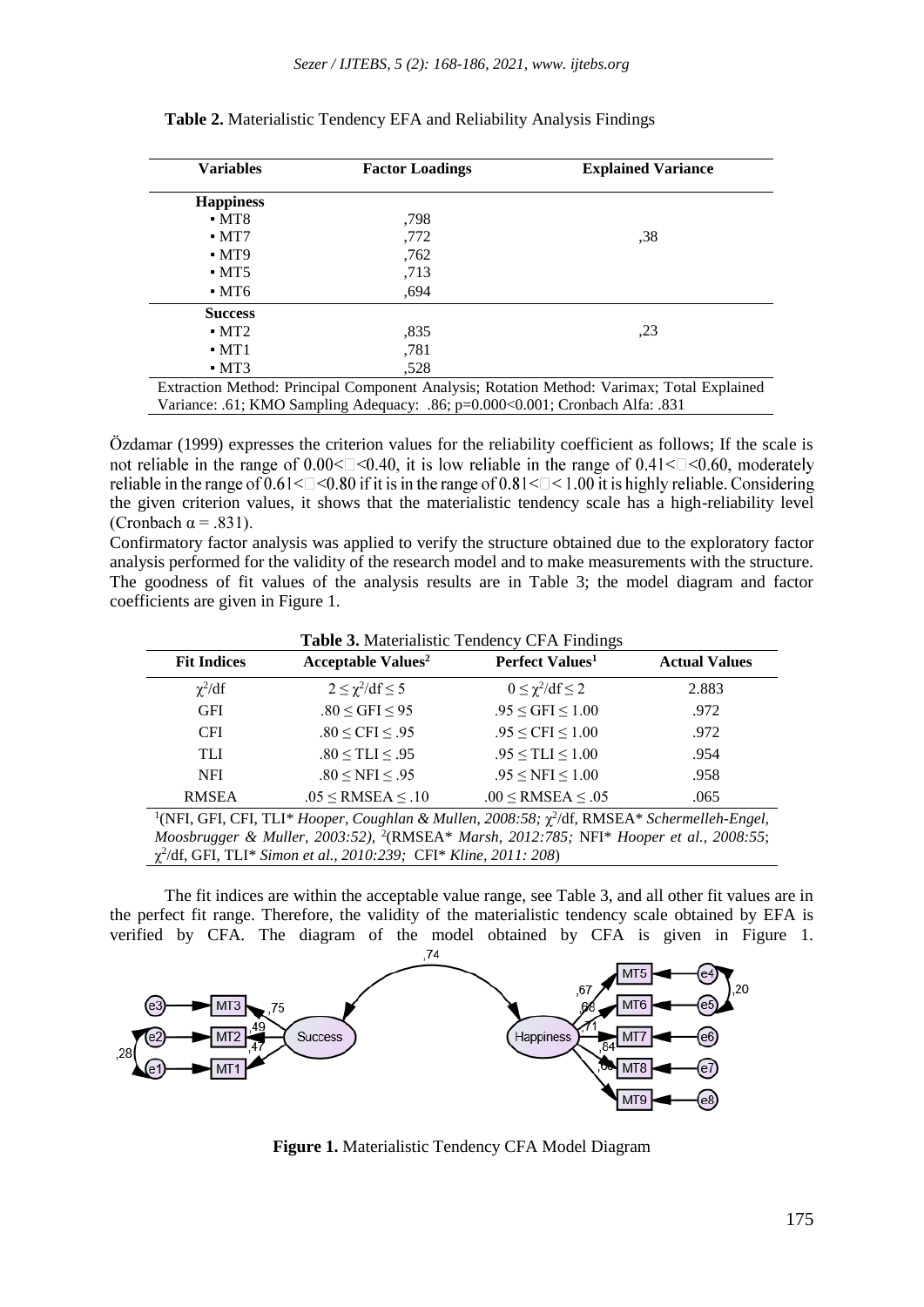# **3.4.2. Life Satisfaction Scale**

In this study "Life Satisfaction Scale" developed by Diener et al. (1985) and adapted to Turkish by Yetim (1991) was used for life satisfaction levels. As a result of the factor analysis performed in the study, a single factor structure that explains 59% of the total variance was obtained. Besides, the Kaiser-Meyer-Olkin (KMO) sampling adequacy coefficient was found to be .83, and Bartlett's test of sphericity 0.000 level. Based on these data, it can be interpreted that the sample size is sufficient in measuring and using the life satisfaction scale. The data structure is suitable for factor extraction. The data of the factor and reliability analysis results for the relevant variable are shown in Table 4.

**Table 4.** Life Satisfaction EFA and Reliability Analysis Findings **Variables Factor Loadings Explained Variance**  $-$  LS3  $.813$ ,59  $-LS1$  ,812  $-$  LS2 ,765  $-$  LS5  $.732$ 

Extraction Method: Principal Component Analysis; Rotation Method: Varimax; Total Explained Variance: .59; KMO Sampling Adequacy: .83; p=0.000<0.001; Cronbach Alfa: .821

• LS4 ,718

As a result of the reliability analysis, it is seen that the reliability coefficients and levels for the life satisfaction scale are highly reliable (Cronbach  $\alpha = .821$ ) according to the criterion values stated by Özdamar (1999) regarding the reliability coefficient.

Confirmatory factor analysis was applied to verify the structure obtained due to the exploratory factor analysis performed for the validity of the research model and to make measurements with the structure. The goodness of fit values of the analysis results are in Table 5; the model diagram and factor coefficients are given in Figure 2.

| <b>Fit Indices</b> | <b>Table 5.</b> Life Satisfaction CFA Findings<br><b>Acceptable Values<sup>2</sup></b><br>Perfect Values <sup>1</sup> |                                    |       |  |  |  |
|--------------------|-----------------------------------------------------------------------------------------------------------------------|------------------------------------|-------|--|--|--|
| $\chi^2/df$        | $2 \leq \chi^2/df \leq 5$                                                                                             | $0 \leq \chi^2/\mathrm{df} \leq 2$ | 1.913 |  |  |  |
| <b>GFI</b>         | $.80 \leq$ GFI $\leq$ 95                                                                                              | $.95 \leq$ GFI $\leq 1.00$         | .993  |  |  |  |
| <b>CFI</b>         | $.80 \leq CFI \leq .95$                                                                                               | $.95 \leq CFI \leq 1.00$           | .995  |  |  |  |
| TLI                | $.80 \leq TLI \leq .95$                                                                                               | $.95 \leq TLI \leq 1.00$           | .988  |  |  |  |
| <b>NFI</b>         | $.80 \leq NFI \leq .95$                                                                                               | $.95 \leq NFI \leq 1.00$           | .990  |  |  |  |
| <b>RMSEA</b>       | $.05 \leq$ RMSEA $\leq .10$                                                                                           | $.00 \leq$ RMSEA $\leq .05$        | .046  |  |  |  |

<sup>1</sup>(NFI, GFI, CFI, TLI\* *Hooper, Coughlan & Mullen, 2008:58; χ<sup>2</sup>/df, RMSEA\* Schermelleh-Engel, Moosbrugger & Muller, 2003:52),* <sup>2</sup> (RMSEA\* *Marsh, 2012:785;* NFI\* *Hooper et al., 2008:55*; χ 2 /df, GFI, TLI\* *Simon et al., 2010:239;* CFI\* *Kline, 2011: 208*)

As a result of the confirmatory factor analysis, it is seen that the one-dimensional structure obtained after exploratory factor analysis is verified by CFA. All fit indices are in perfect fit range, presented in Table 5. The diagram of the model obtained by confirmatory factor analysis is given in Figure 2.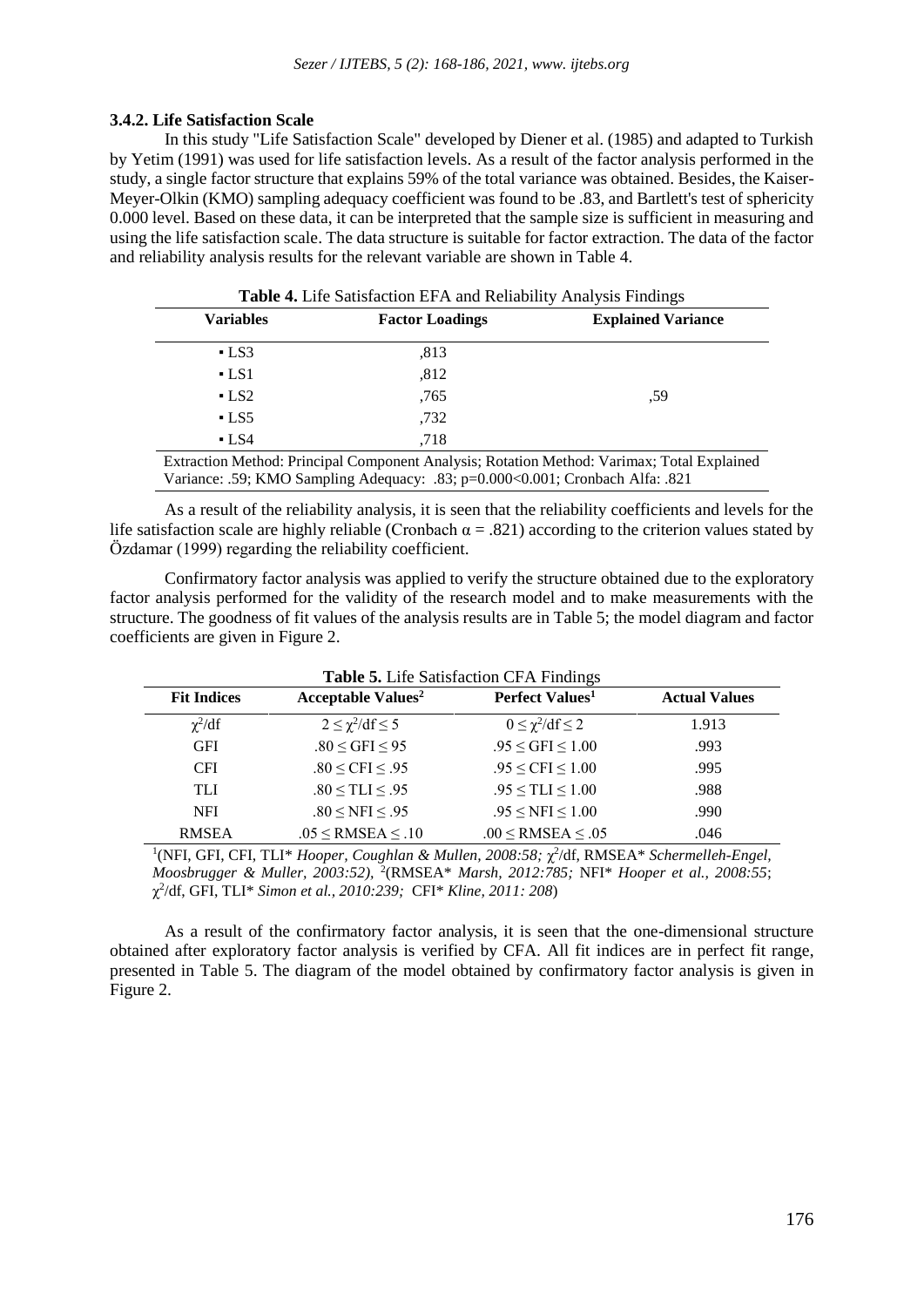

**Figure 2.** Life Satisfaction CFA Model Diagram

## **4. FINDINGS**

# **4.1. Analysis Findings Related to Detection of Differences**

Within the scope of the study, One Way ANOVA analysis was conducted to determine whether there is a difference between the X, Y, and Z generations in the individuals' views on the sub-dimensions of materialistic tendency and their life satisfaction. The findings regarding the analysis results and between which generations the difference is seen in each dimension (p and p. difference column) are given in Table 6.

| <b>Dimensions</b>                                 | <b>Generations</b> | N   | <b>Mean</b> | S.D | Т    | P        | p. dif. |
|---------------------------------------------------|--------------------|-----|-------------|-----|------|----------|---------|
| <b>Success</b>                                    | 1- Generation Z    | 152 | 3,21        | .80 | 24,2 | $.000**$ | 1 > 3   |
|                                                   | 2- Generation Y    | 221 | 2,75        | ,90 |      | ,006**   | 2 > 3   |
|                                                   | 3- Generation X    | 67  | 2,38        | ,87 |      | $000**$  | 1 > 2   |
| <b>Happiness</b>                                  | 1- Generation Z    | 152 | 3,62        | ,84 | 45,3 | $,000**$ | 1 > 3   |
|                                                   | 2- Generation Y    | 221 | 2,98        | ,83 |      | $,001**$ | 2 > 3   |
|                                                   | 3- Generation X    | 67  | 2,57        | ,81 |      | $000**$  | 1 > 2   |
| <b>Life Satisfaction</b>                          | 1- Generation Z    | 152 | 2.93        | .70 | 15,1 | $000**$  | 1 > 3   |
|                                                   | 2- Generation Y    | 221 | 3,35        | ,81 |      | ,965     | 2 > 3   |
|                                                   | 3- Generation X    | 67  | 3,38        | .76 |      | $,000**$ | 1 > 2   |
| significant at %5; $**$<br>∗<br>significant at %1 |                    |     |             |     |      |          |         |

As a result of the analysis, it is observed that the variance between groups is equal ( $p > .05$ ). Hence, it was determined that the variances required to make the One Way ANOVA test fulfill the condition that they should be equal/homogeneous (Nelson, 1983). It was determined that the dimensions of success and happiness, which are among the sub-dimensions of materialistic tendency and life satisfaction, differ significantly ( $p < .01$ ) according to the X, Y, and Z generations. According to the Tukey HSD test results, it is seen that the averages of each of the dimensions of success and happiness differ between the X and Y, X and Z, and Y and Z generations at a significance level of  $p < 0.01$ . For life satisfaction, it was observed that there are differences between the X and Z and Y and Z generations. However, there is no significant difference ( $p > .05$ ) between the X and Y generations. Therefore, the  $H_{2a}$  and  $H_{2b}$  hypotheses are accepted, while the  $H_3$  hypothesis (since there is no significant difference between all generations) was partially accepted.

Within the study's scope, an Independent Sample T-Test analysis was conducted to determine whether there was a difference between the marital status of individuals in their views on the subdimensions of materialistic tendency and their life satisfaction. The findings related to the analysis results (p and p. difference column) are also given in Table 7.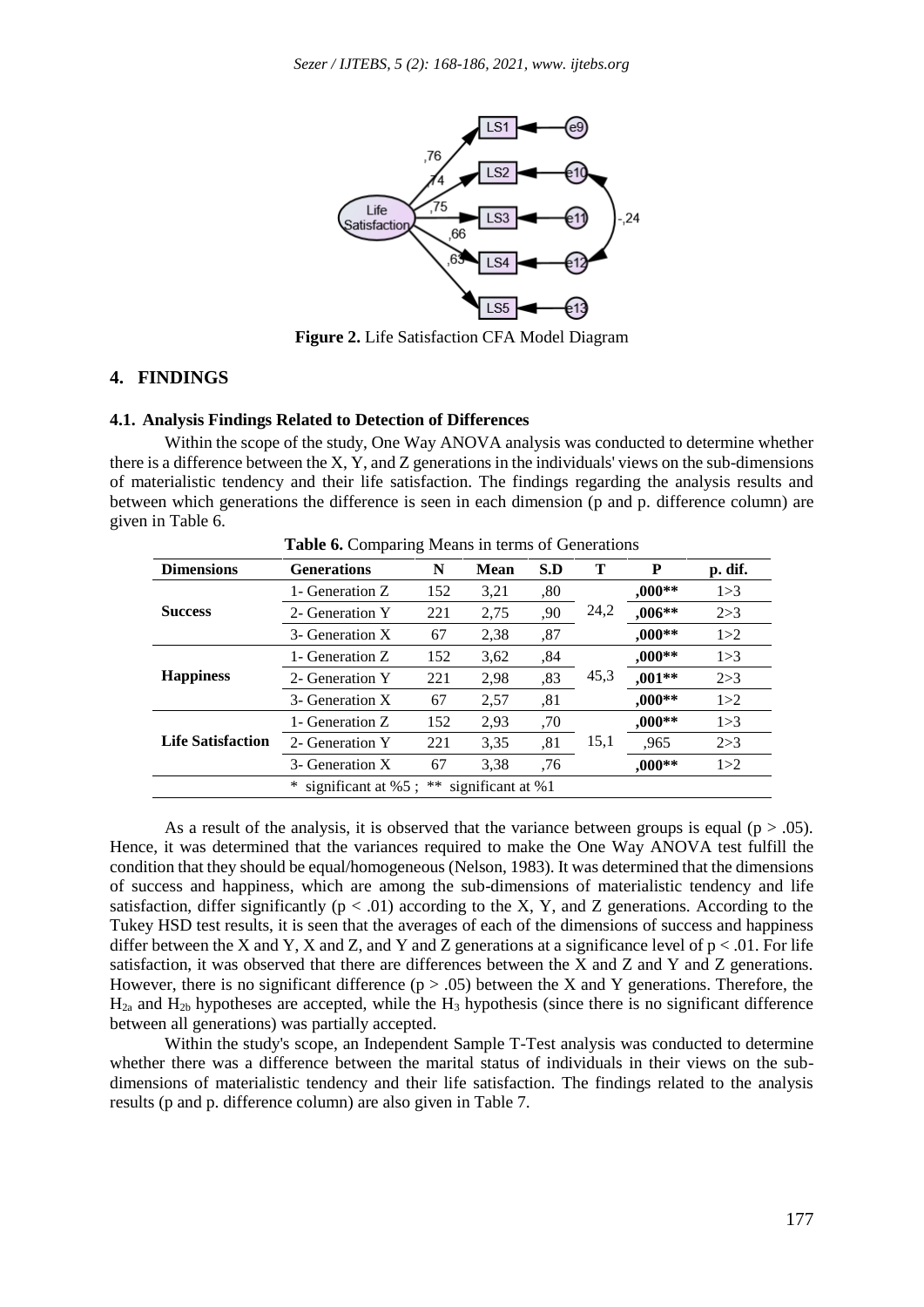| <b>Dimensions</b>                                  | <b>Marital Status</b> | N   | Mean | S.D | Т    | n        | p. dif. |
|----------------------------------------------------|-----------------------|-----|------|-----|------|----------|---------|
|                                                    | 1- Single             | 262 | 3,01 | ,86 | 1.50 | $.000**$ | 1 > 2   |
| <b>Success</b>                                     | 2-Married             | 169 | 2,62 | .93 |      |          |         |
|                                                    | 1- Single             | 262 | 3.42 | .86 | 1.08 | $.000**$ | 1 > 2   |
| <b>Happiness</b>                                   | 2-Married             | 169 | 2,73 | .83 |      |          |         |
|                                                    | 1- Single             | 262 | 2.99 | .72 | 2.34 | $.000**$ | 1 > 2   |
| <b>Life Satisfaction</b>                           | 2-Married             | 169 | 3.56 | ,77 |      |          |         |
| significant at %1<br>significant at %5 : $**$<br>∗ |                       |     |      |     |      |          |         |

**Table 7.** Comparing Means in terms of Marital Status

As a result of the analysis, it was determined that the dimensions of success and happiness and life satisfaction differ significantly ( $p<01$ ) according to the individuals' marital status. It is seen that the averages of each of the dimensions of success and happiness and life satisfaction differ between married and single individuals at a significance level of p<.01.

## **4.2. Findings Related to Structural Equation Model**

As a result of the reliability and factor analysis, it was seen that the scales could be used in the analyses to be conducted for the study, and the stage of testing the hypotheses developed within the framework of the proposed structural equation model has been analyzed. At this stage, research hypotheses were tested with the structural equation model. To get beneficial results from the structural equation model, the goodness of fit values of the proposed model should be in the range of acceptable goodness of fit values. Information on acceptable value ranges in the literature regarding acceptable and perfect fit values and information about fit values that emerged in the research model are shown in Table 8.

**Table 8.** The Goodness of Fit Values for the Structural Equation Model

| <b>Fit Indices</b> | <b>Acceptable Values<sup>2</sup></b> | Perfect Values <sup>1</sup>        | <b>Actual Values</b> |
|--------------------|--------------------------------------|------------------------------------|----------------------|
| $\chi^2/df$        | $2 \leq \chi^2/\mathrm{df} \leq 5$   | $0 \leq \chi^2/\mathrm{df} \leq 2$ | 2,434                |
| <b>GFI</b>         | $.80 \leq$ GFI $\leq$ 95             | $.95 \leq$ GFI $\leq 1.00$         | .951                 |
| <b>CFI</b>         | .80 < CFI < .95                      | $.95 \leq CFI \leq 1.00$           | .957                 |
| TLI.               | $.80 \leq TLI \leq .95$              | $.95 \leq TLI \leq 1.00$           | .944                 |
| <b>NFI</b>         | $.80 \leq NFI \leq .95$              | $.95 \leq NFI \leq 1.00$           | .930                 |
| <b>RMSEA</b>       | $.05 \leq$ RMSEA $\leq .10$          | $.00 \leq$ RMSEA $\leq .05$        | .057                 |

<sup>1</sup>(NFI, GFI, CFI, TLI\* *Hooper, Coughlan & Mullen, 2008:58; χ<sup>2</sup>/df, RMSEA\* Schermelleh-Engel, Moosbrugger & Muller, 2003:52),* <sup>2</sup> (RMSEA\* *Marsh, 2012:785;* NFI\* *Hooper et al., 2008:55; χ<sup>2</sup>/df, GFI, TLI\* Simon et al., 2010:239; CFI\* Kline, 2011: 208*)

When the analysis results of the proposed structural equation model shown in Table 8 are analyzed,  $\chi^2$ /df value, which is among the goodness of fit values, was realized as 2.43, NFI value .930, TLI value .944, and RMSEA value .057, and it was found to be within the acceptable value range. It is determined that GFI value .951 and CFI value is .957, and they are in the perfect fit range. The parameter estimates of the structural model providing the goodness of fit values are shown in Table 9.

**Table 9.** Standardized Regression Coefficients and Parameter Estimates for the Model

| <b>Endogenous</b><br><b>Variable</b> | <b>Exogenous</b><br>Variable | Std. Reg.<br><b>Coefficient</b> | <b>Std. Error</b> | p-Value |  |
|--------------------------------------|------------------------------|---------------------------------|-------------------|---------|--|
| <b>Life Satisfaction</b>             | <b>Success</b>               | .288                            | .172              | .021    |  |
| <b>Life Satisfaction</b>             | Happiness                    | $-.623$                         | .121              | ***     |  |

**\*\*\*** significant at the % 0,1 errorlevel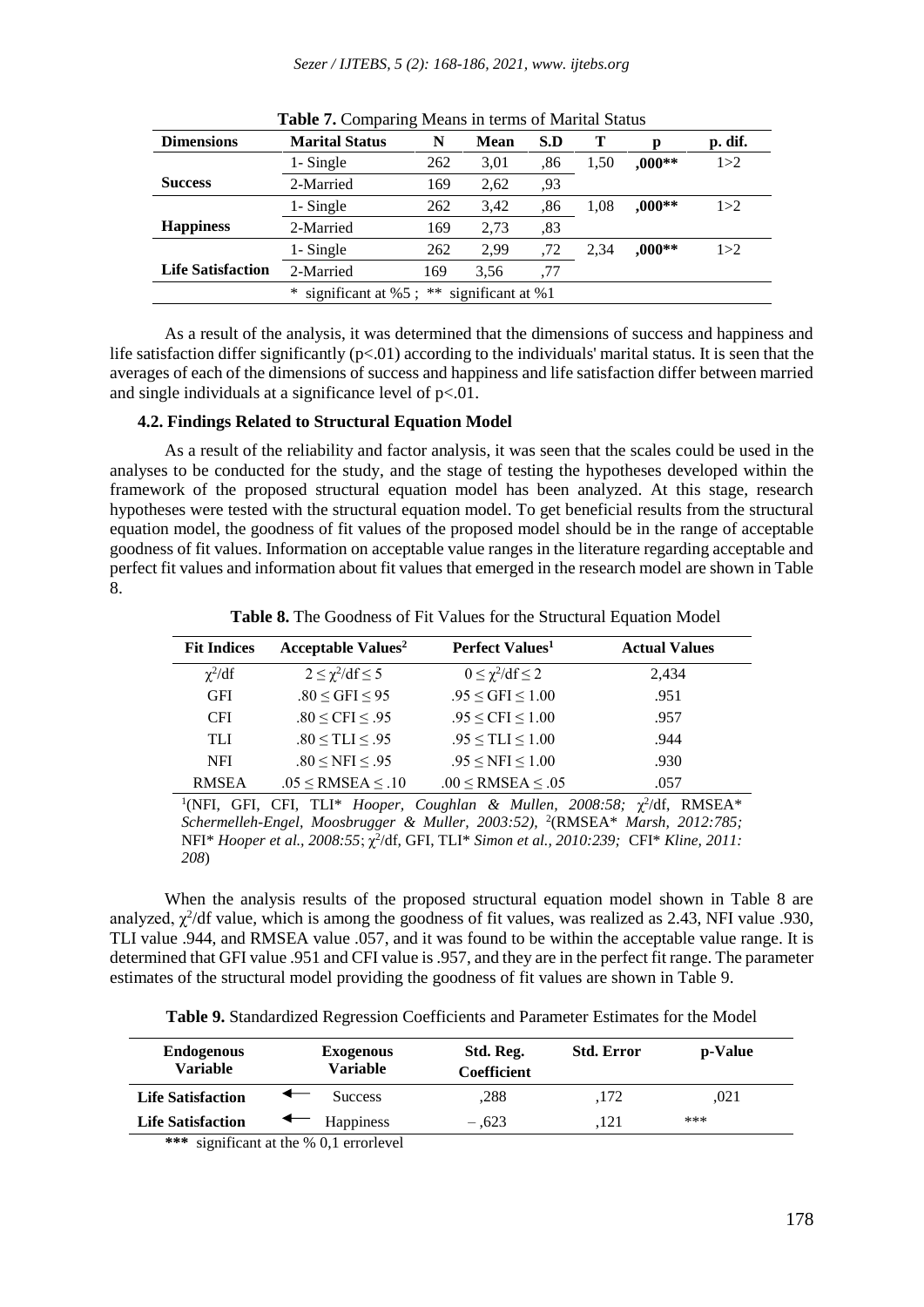When Table 9 is analyzed, it is explicit that the dimension of success, one of the sub-dimensions of the materialistic tendency, affects life satisfaction significantly and positively at the  $p < .05$  level (.288). The other sub-dimension, happiness, has a significant and negative effect (-.623) on life satisfaction at the  $p < .001$  level. In other words,  $H_{1a}$  and  $H_{1b}$  hypotheses are accepted. The path analysis of the proposed structural equation model is given in Figure 4.



**Şekil 4.** Proposed Structural Equation Model Path Analysis Diagram

# **5. DISCUSSION AND CONCLUSION**

Firstly, it can be uttered that the results of this study are inconsistent with the results of the study conducted by Baydar (2016) and Akduman (2020) in the literature. Contrary to this study, Baydar and Akduman found that the life satisfaction levels of the individuals in the generation Z are higher compared to the generations  $X$  and  $Y$ . Besides, Odabasi (1999) states that the middle age group is more materialist compared to other age groups, while Richins and Dawson (1992) and Lundstrom and White (1999) state that young people are more materialist compared to other age groups and that these tendencies decrease as the age progresses. Therefore, the results of this study are in coincidence with the results of Richins and Dawson (1992) and Lundstrom and White (1999).

In addition, an Independent Sample T-test analysis was conducted to determine the existing differences in terms of marital status in individuals' views on materialistic tendency and life satisfaction variables. As a result of the analysis, it was figured out that there is a significant difference in the individuals' opinions about success and happiness dimensions and life satisfaction in terms of their marital status. Views' average of single individuals on the dimensions of success and happiness were higher than married individuals; while their life satisfaction levels are lower. In other words, it can be interpreted that single individuals are more materialistic compared to married individuals, and their life satisfaction levels are low.

The structural equation model was established with the variables whose construct validity was provided, and the model was analyzed. According to the results of the analysis, the success dimension, one of the sub-dimensions of materialistic tendency, was found to be significantly positive (.288) effect; It was concluded that the happiness dimension had a significant negative (-.623) effect on life satisfaction. Thus this result supports all other studies that have reached the same conclusion in the literature (Rook & Gardner, 1993; Sirgy, 1998; Youn & Faber, 2000; Burroughs & Rindfleisch, 2002; Kashdan & Breen, 2007; Dittmar et al., 2014; Türker, 2019; Wang et al., 2017; Yılmaztürk et al., 2019). Lie et al. (2020), in their studies investigating the effect of the COVID-19 pandemic process on the materialistic tendencies and compulsive purchasing behavior patterns of individuals, concluded that there is a positive relationship between the severity of the epidemic and people's materialistic tendencies and compulsive (immediate, impulsive, etc.) purchasing behaviors.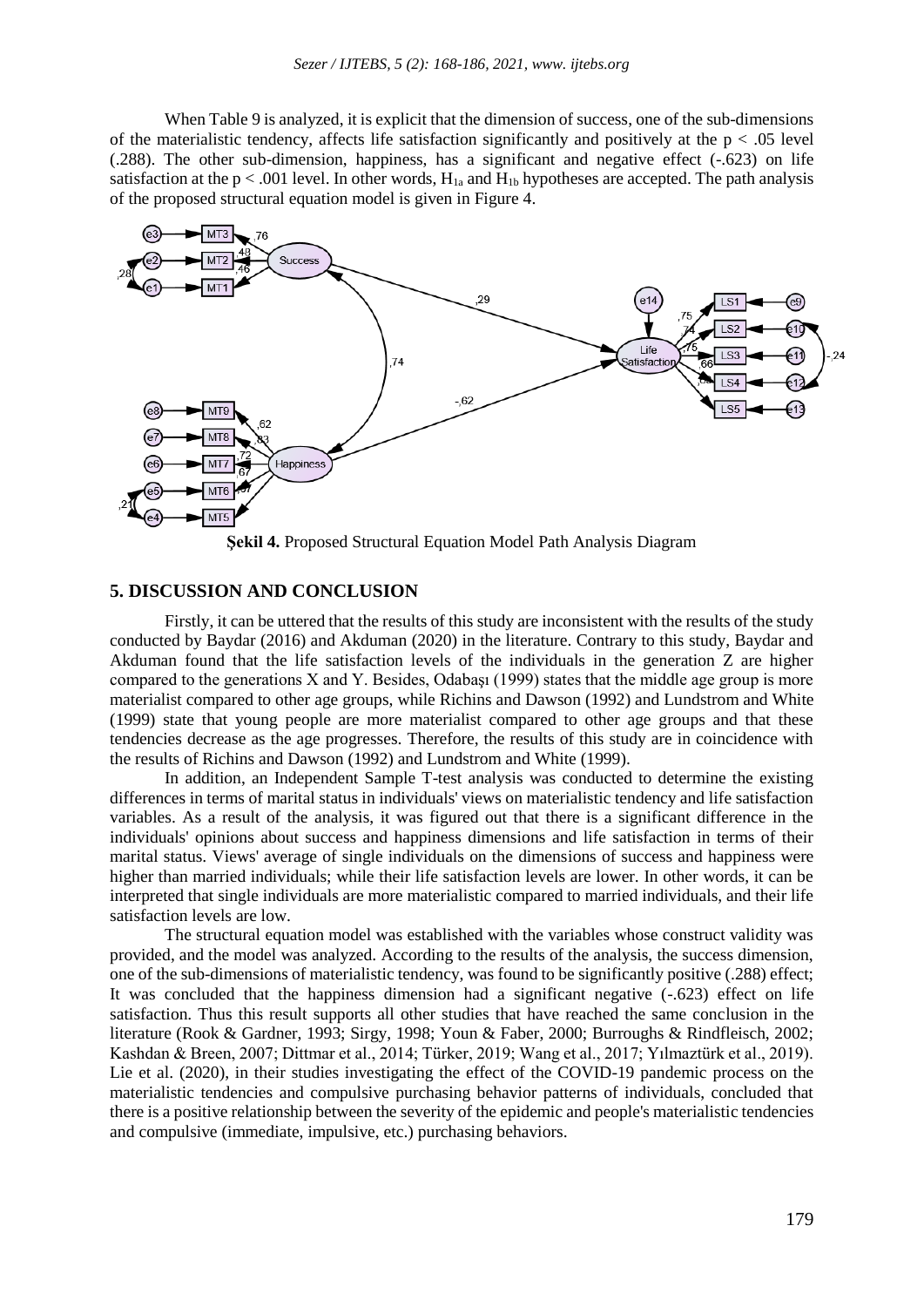The results indicate that materialism, which includes happiness, success, and being materially oriented, causes individuals to exhibit certain behaviors such as acquiring assets, fortune hunter, and purchasing unconsciously. When the literature is reviewed, it is stated that the common points of concepts such as status consumption, symbolic consumption, compulsive purchasing, hedonic consumption are unconscious consumption behavioral acts that result in negative feelings and thoughts such as low life satisfaction level and regret.

The dimension of success, which is one of the sub-dimensions of the materialistic tendency, expresses whether individuals see their assets as indicators of success. The other dimension, happiness, explains to what extent individuals see these beings as the source of their happiness in life. Therefore, as a result of the study, it was detected that the increase in the success-oriented materialistic tendencies of the individuals increased their life satisfaction levels. In contrast, the increase in the happinessoriented materialistic tendencies decreased their life satisfaction levels. Therefore, as stated in some studies in the literature (Wang et al., 2017; Yılmaztürk et al., 2019), it can be interpreted that the life satisfaction levels of individuals with a tendency to succeed, even if they are materialist-oriented, are relatively higher than those who see materials only as a source of happiness.

While materialism puts happiness and success as the primary goal of the facts mentioned before humanity, achieving this goal can be achieved through the adoption of the essential notion of centralism. In other words, while materialist individuals determine their life goals as happy and successful, they believe that they can achieve this goal through indulgence in material and acquisition of assets. They try to live a life in this direction. However, it has been revealed as a result of many studies that consumption and asset acquisition have a negative effect on life satisfaction. Therefore, it is stated that the three dimensions of materialism have opposite meanings with each other; in fact, they seem to complement each other. With this study, it is stated that the happiness dimension of the materialistic tendency is a tendency that will lead individuals to unhappiness and dissatisfaction afterward. On the other hand, the success dimension has been shown to be a tendency to lead to an increase in happiness, satisfaction and life satisfaction.

Considering the materialistic tendencies and life satisfaction levels of individuals in terms of generations and marital status, it can be put forward that as people get old, the effect of materialism is kept away, and there is an increase in the level of life satisfaction. On the other hand, it is observed that single individuals are more materialistic than married individuals, but their life satisfaction levels are low. Hence, the individuals who want to increase their life satisfaction levels should control their materialistic tendencies and reduce these tendencies; It can be interpreted that individuals who want to both get rid of the effect of materialism and increase their level of life satisfaction can meet these wishes, albeit partially, through marriage.

The present study was carried out in a short period due to time and cost constraints. One of the study's limitations is that the data of the study were collected only from consumers from the X, Y, and Z generations residing in the provinces of Istanbul, Ankara, Samsun, Düzce, Yozgat, and Şanlıurfa. Besides, by researching consumer groups with different family structures and different regions related to the subject, materialistic tendencies in different groups will be demonstrated broadly. Those who want to study on the subject in the future can develop a research model in which the factors that cause the individuals' materialistic tendencies are included in the research. Even the materialistic tendency affects life satisfaction and includes topics that are likely to affect. For example, the mediating role of compulsive purchasing behavior in the effect of individuals' materialistic tendencies on their life satisfaction can also be examined in terms of generations. In addition, future researchers can make comparative analysis by collecting data during and after the pandemic for the variables they will use in their studies.

# **GENİŞLETİLMİŞ ÖZET**

#### **GİRİŞ**

XX. yüzyılın sonlarına doğru piyasalarda ortaya çıkan ürün zenginliği ve çeşitliliğiyle birlikte şekillenmeye başlayan tüketim kültürü, bireylerin sadelikten uzaklaşmasına yol açtığı gibi hedonik (hazcı) davranışları üzerinde de uyarıcı bir etkiye neden olmaktadır. Fonksiyonel ihtiyaçların üründe farklılaşmayı daraltan özelliğinden ötürü işletmelerin hazcı gereksinimleri temel alarak üretim faaliyetlerinde bulunmaları, tüketimin artmasını da beraberinde getirmektedir. Bireylerin toplumdaki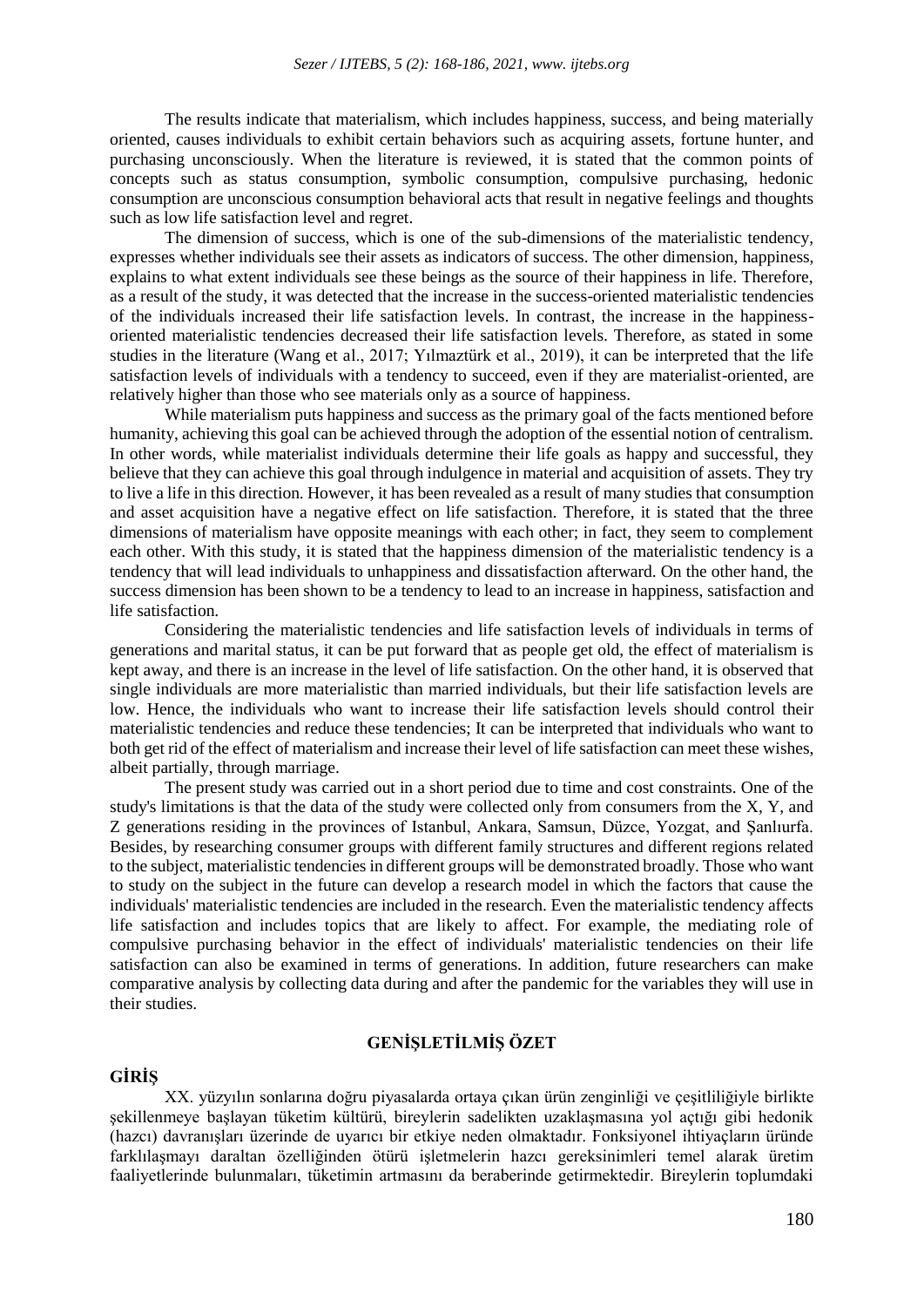yerlerini, statülerini ve en önemlisi sahip oldukları değerleri, tüketimleri ile gösterme çabası içinde olmalarının ve kendilerinin tüketimleri ölçüsünde değerli görüleceği inancının, insanlığı hem toplumsal düzen hem de çevre bakımından pek çok boyutuyla tehlikeli olabilecek bir sürece taşıyacağı aşikârdır (Bayat & Sezer, 2018).

11 Mart 2020'de Dünya Sağlık Örgütü'nün, COVID-19 salgınını pandemi olarak duyurması sonrası Mart 2021'in sonlarına doğru gelindiğinde COVID-19, dünya çapında 192 ülkede 127 milyondan fazla insanı 2,7 milyondan fazla ölümle enfekte etmiştir. Dünyanın dört bir yanındaki ülkeler, salgınla başa çıkabilmek için çok katı halk sağlığı önlemleri uygulamaya başlamışlardır. Ekonomik açıdan gelirlerde düşüşten, işten çıkarılmaya kadar, bireyleri maddi açıdan zor durumda bırakan bu uygulamalar, aynı zamanda bireylerde huzursuzluk, mutsuzluk ve yaşam kalitelerinde düşüş gibi birçok psikolojik probleme de neden olmuştur. Bireyler bu olumsuz ruh ve psikolojik hallerden kurtulabilmek için farklı aktivite ve yollara başvurmak durumunda kalmışlardır. Bu yollardan birisi de materyalizmin de etkisiyle anlık, hazcı ve bilinçsizce yapılan tüketim olmuştur. Bu bağlamda bu çalışma ile, COVID-19 pandemi sürecinde tüketicilerin materyalist eğilim düzeylerinin yaşam doyumu düzeylerine olası etkisinin incelenmesi amaçlanmaktadır. Ayrıca tüketicilerin materyalist eğilim ve yaşam doyumu düzeylerinin X, Y ve Z kuşaklarına göre farklılık gösterip göstermediğinin tespiti amaçlanmaktadır.

## **LİTERATÜR TARAMASI**

Bireyin kazandığı veya kazanma arzusu içinde olduğu materyalleri, yaşam amacı olarak görmesiyle ortaya çıkmış bir kavram olan materyalist eğilim, insanların hayatına yön ve şekil veren önemli olgulardan biridir. Materyalizm, mikro düzeyde bireyler ve makro düzeyde ülke ekonomileri üzerinde pozitif etkiye sahip olsa da, genel itibariyle hoşnutsuzluk, sinir, tüketim takıntısı ve borçlanma gibi negatif sonuçlara da neden olabilmektedir (Otero-López, Pol, Bolaño, & Mariño, 2010; Roberts & Clement, 2007). Literatüre bakıldığında materyalizm kişisel değerler sistemi olarak görülmektedir (Fournier ve Richins, 1991; Richins ve Dawson, 1992). Inglehart (1990) ise bu kavramı, kendini ifade etme, aidiyet, estetik memnuniyet ve yaşam kalitesi gibi hususlarda yüksek dereceli ihtiyaçlara; materyal konforu ve fiziksel güvenlik gibi hususlarda düşük dereceli ihtiyaçlara yönelik kronik bir odaklanma olarak ifade etmektedir.

Şüphesiz çoğu insanın hayat gayeleri içinde en mühimlerinden biri "mutlu" bir hayat sürebilmektir. Pozitif psikoloji alanında "mutluluk" kavramına karşılık olarak genelde "öznel iyi oluş" kavramının kullanıldığı görülmektedir. Öznel iyi oluş, olumlu ve olumsuz duygulanım ve yaşam doyumu olmak üzere birbiriyle ilişkili üç kavramın bütününü işaret etmektedir. Olumlu ve olumsuz duygulanım, bireyin hoşlandığı ve hoşlanmadığı hislerden oluşurken; yaşam doyumu, kişinin hayatına yönelik bilişsel değerlendirmeleridir. Olumlu duygulanım ve kişinin algıladığı yaşam doyumu düzeyinin yüksek oluşu, öznel iyi oluş düzeyinin de yüksek olduğunu ifade etmektedir (Diener ve Suh, 1997). Yaşam doyumu, öznel iyi oluşun ve hayat kalitesinin başat belirleyicilerinden olup kişinin kapsam ve sınırlarını kendisinin belirlediği hayat kalitesi ve iyilik hâlini yansıtmaktadır (Ash ve Huebner, 2001). Öznel bir niteliğe sahip olan yaşam doyumu değerlerinin oluşumunda, kişinin kendi mevcut durumu ile ulaşmak istediği örnek bir durumu kıyaslaması etkili olmaktadır (Diener, Emmons, Larsen ve Griffin, 1985).

Kuşak kavramı ilk olarak duyumsal ve sosyal hareketlerin yapısının kavranmasında kuşakların ne kadar önemli olduğunun Alman sosyolog Karl Mannheim (1893/1947) tarafından 1929 yılında yayınlanan "Kuşaklar Sorunu" adlı çalışmasında ele alınmasıyla ortaya çıkmıştır. Kavrama yönelik literatürde birçok tanımlama bulunmaktadır. Acar (2014) yaptığı tanımlamada "yaşadıkları yer, kritik gelişim/değişim süreçleri ve yaşadıkları önemli olaylar içinde, belirli bir yaş aralığında gruplanmış kişiler" ifadelerini kullanmıştır. Ingelhart (1997) ise bireyleri kuşak kohortları olarak adlandırılan gruplara ayırmanın bir yolu olarak "Kuşaksal Kohort Teorisini" önermiştir (Lissitsa & Kol, 2016). Kuşaksal Kohort Teorisi, genellikle önemli tarihsel olaylarla ve o birey grubunun içinde bulunduğu yaşam evresini önemli ölçüde şekillendirecek sosyal eğilimlerin yaşandığı yaklaşık yirmi yıllık dönemlerde (Lissitsa & Kol, 2016) yaşamın bir evresinin (çocukluk, genç yetişkinlik, orta yaş ve yaşlılık) kuşak sınırları olarak belirlenmesi olarak ifade edilmiştir.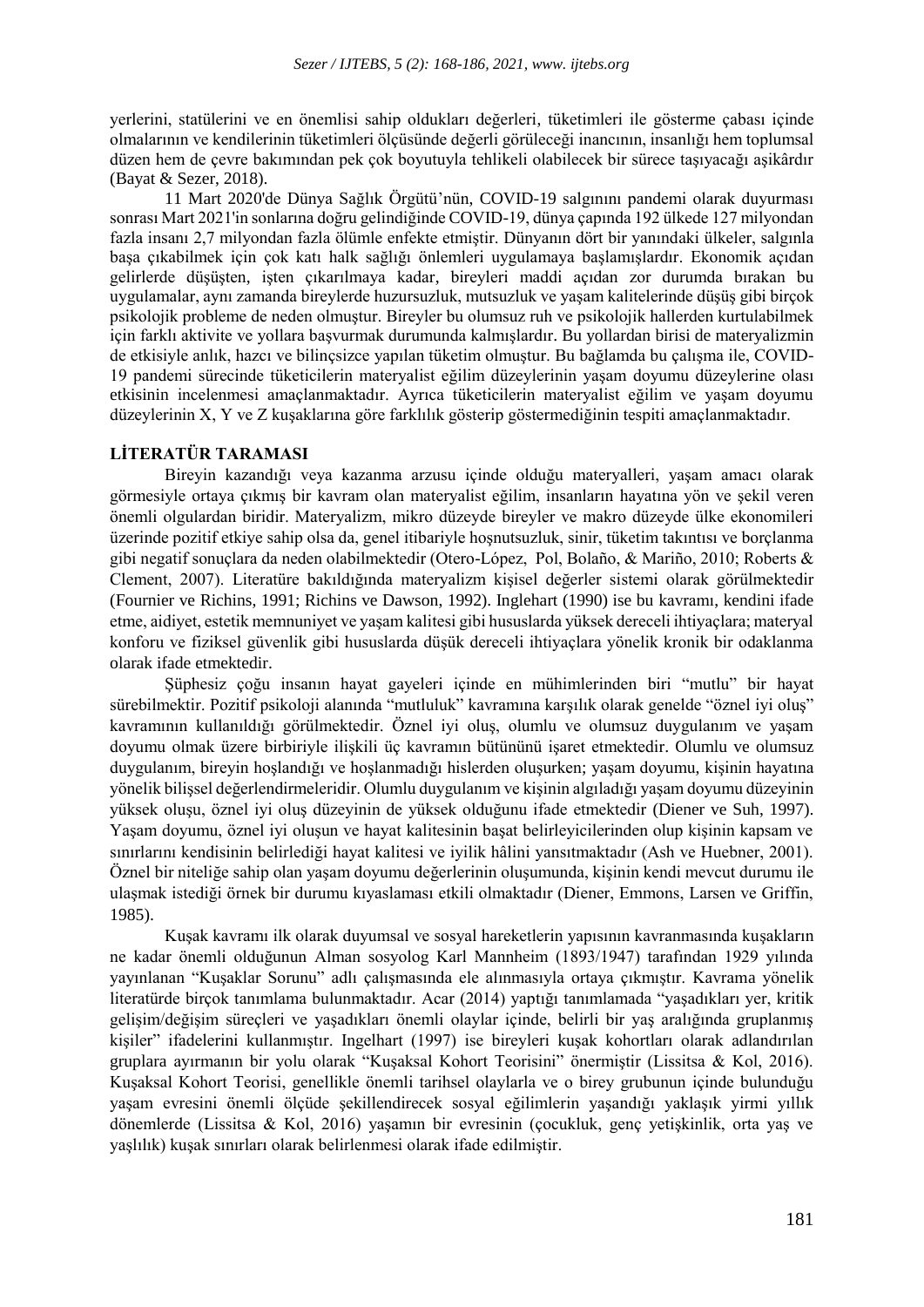# **YÖNTEM**

Çalışmada kolayda örnekleme yöntemiyle 440 katılımcı ile anket yapılmıştır. Araştırmada nicel araştırma yöntemi kullanılmıştır. Bu kapsamda materyalist eğilim ölçeği ve yaşam doyumu ölçeği kullanılarak; içerisinde katılımcıların demografik özelliklerine yönelik soruların da yer aldığı anket formu hazırlanmıştır. Elde edilen veriler neticesinde araştırma modelinin geçerliliği için açımlayıcı faktör analizi ve ölçüm modelinin geçerliliği için ise doğrulayıcı faktör analizi yapılmış ve araştırma hipotezleri yapısal eşitlik modeli ile test edilmiştir.

#### **BULGULAR**

Yapılan açımlayıcı ve doğrulayıcı faktör analizi sonuçlarına göre tüketicilerin materyalist eğilimi 2 boyutta, yaşam doyumunu ise tek boyutta algıladıkları görülmüştür. Yapı geçerliliği sağlanan değişkenler kullanılarak önerilen yapısal eşitlik modelinin analizinde, materyalist eğilimin alt boyutlarından başarı boyutunun yaşam doyumuna yönelik anlamlı pozitif etkisinin; mutluluk boyutunun ise anlamlı negatif etkisinin olduğu sonucuna varılmıştır. Ayrıca tüketicilerin materyalist eğilimleri ve yaşam doyumu düzeylerinde kuşaklara göre istatistiksel olarak anlamlı bir farklılık olduğu tespit edilmiştir.

## **TARTIŞMA VE SONUÇ**

Materyalist eğilimin alt boyutlarından olan başarı boyutu, bireylerin sahip oldukları varlıkları başarı göstergesi olarak görüp görmediklerini ifade etmektedir. Diğer boyut olan mutluluk ise, bireylerin sahip oldukları bu varlıkları ne düzeyde hayattaki mutluluklarının kaynağı olarak gördüklerini ifade etmektedir. Dolayısıyla çalışma neticesinde bireylerin başarı odaklı materyalist eğilimlerindeki artışın yaşam doyumu düzeylerini de arttırdığı görülürken, mutluluk odaklı materyalist eğilimlerindeki artışın, yaşam doyumu düzeyini düşürdüğü tespit edilmiştir. Dolayısıyla literatürde yer alan bazı çalışmalarda da (Wang vd., 2017; Yılmaztürk vd., 2019) belirtildiği gibi materyalist odaklı da olsa başarı eğilimli olan bireylerin yaşam doyumu düzeylerinin, materyalleri yalnızca mutluluk kaynağı olarak gören bireylere nispeten daha yüksek olduğu yorumu yapılabilir.

Kuşaklar ve medeni durum açısından bireylerin materyalist eğilimleri ve yaşam doyumu düzeylerine bakıldığında, yaş ilerledikçe materyalizmin etkisinden daha uzak kalındığı ve yaşam doyumu düzeyinde ise bir artışın olduğu ifade edilebilir. Diğer yandan bekâr bireylerin evli bireylere kıyasla daha materyalist oldukları, bununla birlikte yaşam doyumları düzeylerinin ise daha düşük olduğu görülmektedir. Dolayısıyla yaşam doyumu düzeylerini arttırmak isteyen bireylerin materyalist eğilimlerini kontrol altına alıp, bu eğilimlerini azaltmaları; hem materyalizmin etkisinden kurtulmak hem de yaşam doyumu düzeylerini arttırmak (mutlu olmak) isteyen bireylerin ise evlilik yolu ile kısmen de olsa bu isteklerini karşılayabilecekleri yorumu yapılabilir.

Literatürde COVID-19 pandemi sürecinde bireylerin materyalist eğilimlerinin yaşam doyumlarına etkisinin kuşaklar açısından incelendiği bir çalışmaya rastlanmamıştır. Neticeleri itibariyle literatürde kuşaklar açısından yaş ilerledikçe daha mutsuz ve materyalist olunduğuna yönelik sonuçların aksine bu çalışmada X kuşağı bireylerin Y ve Z kuşağına; Y kuşağının ise X kuşağına kıyasla daha mutlu oldukları ve daha az materyalist eğilime sahip oldukları sonucuna ulaşılmıştır.

# **REFERENCES**

- Acar, A. B. (2014). Do intrinsic and extrinsic motivation factors differ for Generation X and Generation Y. *International Journal of Business and Social Science,* 5(5), 12-20.
- Ahuvia, A., & Wong, N. (1995). Materialism: Origins and implications for personal well being. *ACR European Advances.*
- Ahuvia, A. C., & Wong, N. (2002). Personality and values based materialism: their relationship and origins. *Journal of Consumer Psychology,* 12(4), 389–402.
- Akdemir, A., Konakay, G., & Demirkaya, H. (2013). Y kuşağının kariyer algısı, kariyer değişimi ve liderlik tarzı beklentilerinin araştırılması. *Ekonomi ve Yönetim Araştırmaları Dergisi,* 2(2), 11-42.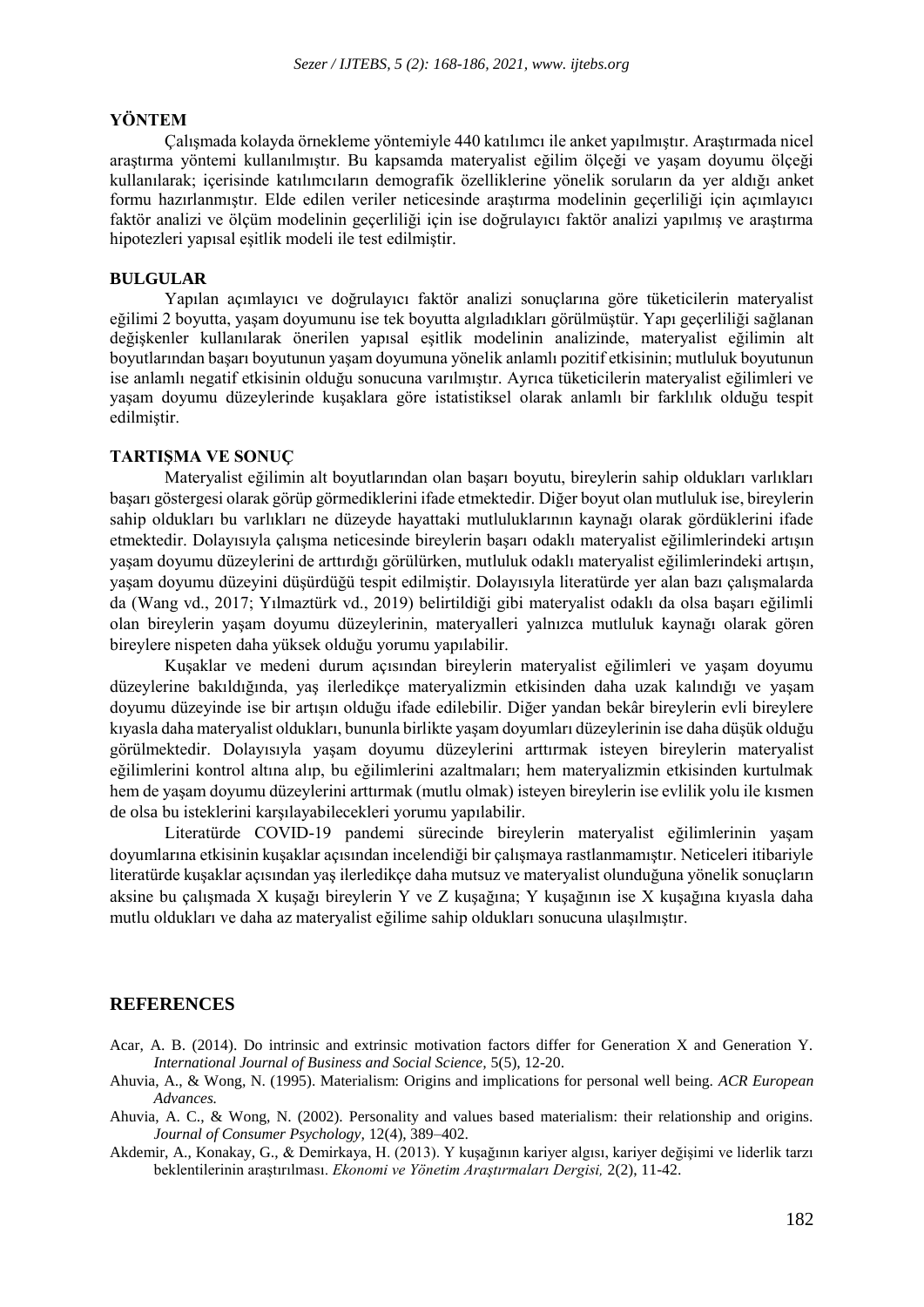- Akduman, G. (2020). Mutluluk (Öznel İyi Oluş) Kuşaktan Kuşağa Azalıyor Mu? Mutluluğun (Öznel İyi Oluş) Kuşaklar Bazında İncelenmesine Yönelik Bir Araştırma. *Journal of Social, Humanities and Administrative Sciences,* 6(23), 274-284.
- Akın, A., Gülşen, M., Kara, S., & Yıldız, B. (2013). Çocuklar İçin Maddi Değerler Ölçeği Türkçe Formunun Geçerlik ve Güvenirliği. Bartın Üniversitesi Eğitim Fakültesi Dergisi, 2(2), 68 – 79.
- Arkar, H., Sarı, Ö., & Fidaner., H. (2004). Relationships between quality of life, perceived social support, social network and loneliness in a Turkish sample. *Yeni Symposium,* 42, 20–27.
- Ash, C., & Huebner, E. S. (2001). Environmental events and life satisfaction reports of adolescents. *School Psychology International,* 22, 320–336.
- Aytaç, M. and Öngen, B. (2012). Doğrulayıcı Faktör Analizi İle Yeni Çevresel Paradigma Ölçeğinin Yapı Geçerliliğinin İncelenmesi. *İstatistikçiler Dergisi,* 5, 14-22.
- Balikcioglu, B., & Arslan, M. (2019). The Effect of Greed and Materialism on Life Satisfaction: The Mediating Role of Consumer Arrogance. *2019 Contemporary Challenges in Business and life CienCes,* 120-134.
- Bartlett, J. E., Kotrlik, J. W. and Higgins, C. C. (2001). Organizational Research: Determining Appropriate Sample Size in Survey Research. *Information Technology, Learning, and Performance Journal,* 19(1), 43-50.
- Bayat, M. and Sezer, A. (2018). Bireylerin Gönüllü Sade Yaşam Tarzları ve Yaşam Doyumlarının, Geleneksellik Değeri Açısından Değerlendirilmesi: Düzce Üniversitesi Örneği. *İş Ahlakı Dergisi,* 11(1), 69–87.
- Baydar, B. (2016). *Bazı Demografik Özelliklere Göre Farklı Kuşakların Yaşam Doyumlarının İncelenmesi.* Yayınlanmamış yüksek lisans tezi. Çağ Üniversitesi, Sosyal Bilimler Enstitüsü, Mersin.
- Belk, R. W. (1984). Three scales to measure constructs related to materialism: Reliability, validity, and relationships to measures of happiness. *ACR North American Advances.*
- Bolelli, M. (2019). İşe tutkunluk ile öznel iyi olma ilişkisinde kuşakların etkilerinin incelenmesi. *İstanbul Ticaret Üniversitesi Sosyal Bilimler Dergisi,* 35, 247-272.
- Brickman, P., Campbell, D. T., & Appley, M. H. (1971). Adaptation level theory: A symposium.
- Burroughs, J. E., & Rindfleisch, A. (2002). Materialism and well-being: A conflicting values perspective. *Journal of Consumer research,* 29(3), 348-370.
- Campbell, A. (1981). The sense of well-being in America: Recent patterns and trends.
- Campbell, C. (1987). *The Consumer Ethic and the Spirit of Modern Hedonism.* Basil Blackwell, London.
- Chan, K. & Prendergast, G. (2007). Materialism and social comparison among adolescents. *Social Behavior and Personality,* 35(2), 213-228.
- Cherrington, D. J. (1980). *The work ethic: Working values and values that work.* New York: Amacom.
- Csikszentmihalyi, M., & Halton, E. (1981). *The meaning of things: Domestic symbols and the self.* Cambridge university press.
- Demirkaya, H., Akdemir, A., Karaman, E., & Atan, Ö. (2015). Kuşakların yönetim politikası beklentilerinin araştırılması. *İşletme Araştırmaları Dergisi,* 7(1), 186-204.
- Diener, E., & Suh, E. (1997). Measuring quality of life: Economic, social, and subjective indicators. *Social Indicators Research,* 40, 189–216.
- Diener, E., Emmons, R. A., Larsen, R. J., & Griffin, S. (1985). The satisfaction with life scale. *Journal of Personality Assessment,* 49(19), 71–75.
- Dittmar, H., Long, K. & Bond, R. (2007). When a beter self is only a buton click away: associations between materialistic values, emotional and identity-related buying motives, and compulsive buying tendency online. *Journal of Social and Clinical Psychology,* 26(3), 334-361.
- Dittmar, H., Bond, R., Hurst, M., & Kasser, T. (2014). The relationship between materialism and personal wellbeing: A meta-analysis. *Journal of personality and social psychology,* 107(5), 879.
- Du, H., Bernardo, A. B., & Yeung, S. S. (2015). Locus-of-hope and life satisfaction: The mediating roles of personal self-esteem and relational self-esteem. *Personality and Individual Differences,* 83, 228-233.
- Dumludag, D. (2015). Consumption and life satisfaction at different levels of economic development. *International Review of Economics,* 62(2), 163-182.
- Dunn, E. W., Gilbert, D. T., & Wilson, T. D. (2011). If money doesn't make you happy then you probably aren't spending it right. *Journal of Consumer Psychology,* 21(2), 115-125.
- Flouri, E. (1999). An integrated model of consumer materialism: can economic socialization and maternal values predict materialistic attitudes in adolescents? *Journal of Socio-Economics,* 28(6); 707-724.
- Fournier, S. & Richins, M. L. (1991). Some theoretical and popular notions concerning materialism. *Journal of Social Behavior and Personality*, 6(6), 403-14.
- French, J. R. P., Jr., Rodgers, W. L. and Cobb, S. (1974). *Adjustment as person-environment fit.* In: Coelho, G., Hamburg, D. and Adams, J. (Eds) Coping and Adaptation, Basic Books, New York, 316–333.
- Ger, G., & Belk, R. W. (1996). Cross-cultural differences in materialism. *Journal of Economic Psychology,* 17, 55–77.
- Gürbüz, S., & Şahin, F. (2016). *Sosyal bilimlerde araştırma yöntemleri -felsefe-yöntem-analiz.* Gözden geçirilmiş ve genişletilmiş 3. Baskı, Ankara: Seçkin Yayıncılık.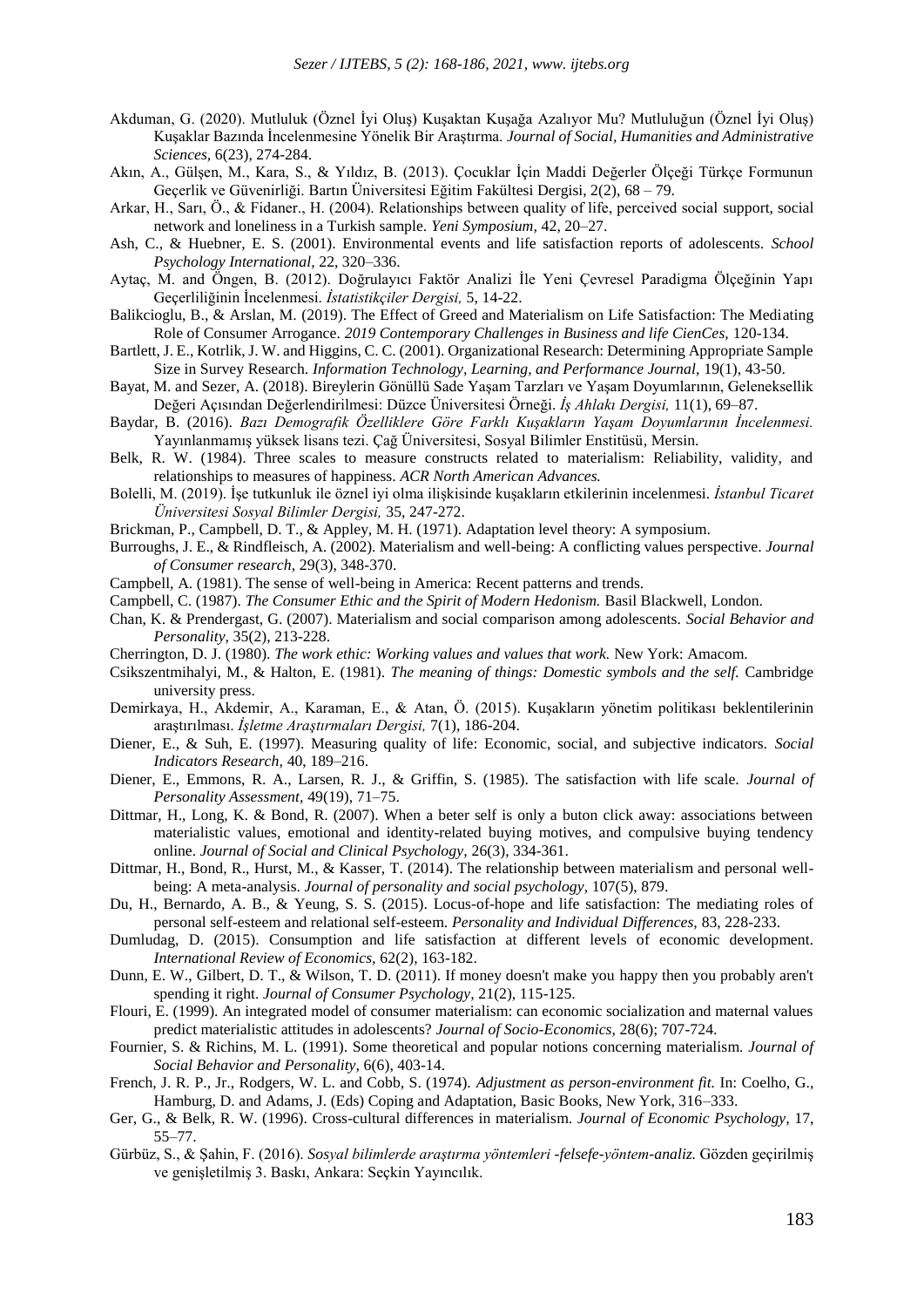- Hofmeister, A., & Neulinger, A. (2013). Characteristics of materialism and its measurement: assessing the B elk's materialism scale in H ungary. *International Journal of Consumer Studies,* 37(3), 320-326.
- Hooper, D., Coughlan, J., & Mullen, M. (2008). Structural equation modelling: Guidelines for determining model fit. *Electronic Journal of Business Research,* 6(1), 53–60.
- Housand, A. (2016). Centennıals: The World is Waiting!. *Parenting for high potential,* 5(2), 6.
- Hudders, L., & Pandelaere, M. (2012). The silver lining of materialism: The impact of luxury consumption on subjective well-being. *Journal of Happiness Studies,* 13(3), 411-437.
- Inglehart, R. (1990). Values, ideology, and cognitive mobilization in new social movements. Challenging the political order: new social and political movements in western democracies, 43-66.
- Jiang, J., Song, Y., Ke, Y., Wang, R., & Liu, H. (2016). Is disciplinary culture a moderator between materialism and subjective well-being? A three-wave longitudinal study. *Journal of Happiness Studies,* 17(4), 1391– 1408.
- Joseph, R. P., Royse, K. E., Benitez, T. J., & Pekmezi, D. W. (2014). Physical activity and quality of life among university students: exploring self-efficacy, self-esteem, and affect as potential mediators. *Quality of life research,* 23(2), 659-667.
- Karabati, S., & Cemalcilar, Z. (2010). Values, materialism, and well-being: A study with Turkish university students. *Journal of Economic Psychology,* 31(4), 624-633.
- Kashdan, T. B., & Breen, W. E. (2007). Materialism and diminished well–being: Experiential avoidance as a mediating mechanism. *Journal of social and clinical psychology,* 26(5), 521-539.
- Kasser, T., Rosenblum, K. L., Sameroff, A. J., Deci, E. L., Niemiec, C. P., Ryan, R. M., ... & Hawks, S. (2014). Changes in materialism, changes in psychological well-being: Evidence from three longitudinal studies and an intervention experiment. *Motivation and Emotion,* 38(1), 1-22.
- Keleş, H. N. (2011). Y Kuşağı Çalışanlarının Motivasyon Profillerinin Belirlenmesine Yönelik Bir Araştırma. *Organizasyon ve Yönetim Bilimleri Dergisi,* 3(2), 129-139.
- Kline, R. B. (2011). *Principles and practice of structural equation modeling*. New York, NY: The Guilford Press.
- Krejcie, R. V. & Morgan, D. W. (1970). Determining sample size for research activities. *Educational and Psychological Measurement,* 30(3), 607-610.
- Ku, L., Dittmar, H., & Banerjee, R. (2014). To have or to learn? The effects of materialism on British and Chinese children's learning. *Journal of Personality and Social Psychology,* 106(5), 803–821.
- Lee, M. S. W. & Ahn, C. S. Y. (2016). Anti-Consumption, Materialism, and Consumer Well-Being. *The Journal of Consumer Affairs,* 50(1), 18–47.
- Li, M., Zhao, T., Huang, E., & Li, J. (2020). How does a public health emergency motivate People's impulsive consumption? an empirical study during the COVID-19 outbreak in China. *International Journal of Environmental Research and Public Health,* 17(14), 5019.
- Lissitsa, S., & Kol, O. (2016). Generation X vs. Generation Y–A decade of online shopping. *Journal of Retailing and Consumer Services,* 31, 304-312.
- Lower, J., & Schwarz, T. (2008). Brace yourself here comes generation Y. *Critical Care Nurse,* 28(5), 26.
- Lundstrom, W. J., & White, D. S. (1999). Intergenerational and cultural differences in materialism: an empirical investigation of consumers from France and the USA. *Journal of Euromarketing,* 7(2), 47-65.
- Mafini, C. & Dhurup, M. (2014). Assessing Consumer Purchasing Decision Styles: An Empirical Investigation From South Africa. *International Business & Economics Research Journal,* 13(4), 679-688.
- Mannheim, K. (1927). The Problem of Generation. *Karl Mannheim: Essays,* 276-322.
- Marsh, H. W. (2012). *Application of confirmatory factor analysis and structural equation modeling in sport and exercise psychology.* In G. Tenenbaum & R. C. Eklund (Eds.), Handbook of sport psychology, 737–799. New Jersey, NJ: John Wiley & Sons.
- Matheny, K. B., Curlette, W. L., Aysan, F., Herrington, A. Gfoerer, C. A., Thompson, D., & Hamarat, E. (2002). Coping resources, perceived stress and life satisfaction among Turkish and American university students. *International Journal of Stress Management,* 9, 81–97.
- McCracken, G. D. (1988). *Culture and Consumption.* Indiana University Press, Bloomington.
- McKendrick, N., Brewer, J. ve Plumb, J. H. (Eds.). (1985). *The Birth of a Consumer Society: The Commercialization of Eighteenth Century England*. Europa Publications, London.
- Metin, M. (2014). *Kuramdan Uygulamaya Eğitimde Bilimsel Araştırma Yöntemleri*. Ankara: Pegem Akademi Yayıncılık.
- Mishra, R. K., Sarkar, S., & Singh, P. (Eds.). (2012). *Today's HR for a sustainable tomorrow.* Allied Publishers, 1.
- Nelson, P. R. (1983). A comparison of sample sizes for the analysis of means and the analysis of variance. *Journal of Quality Technology,* 15, 33-39.
- Nguyen, L. T. (2003). Growing up in a material words: in investigation of the development of materialism in children and adolescents. A Dissestation Submitted to the Faculty of the Graduate School of the University of Minnesota, *Doctor of Philosophy.*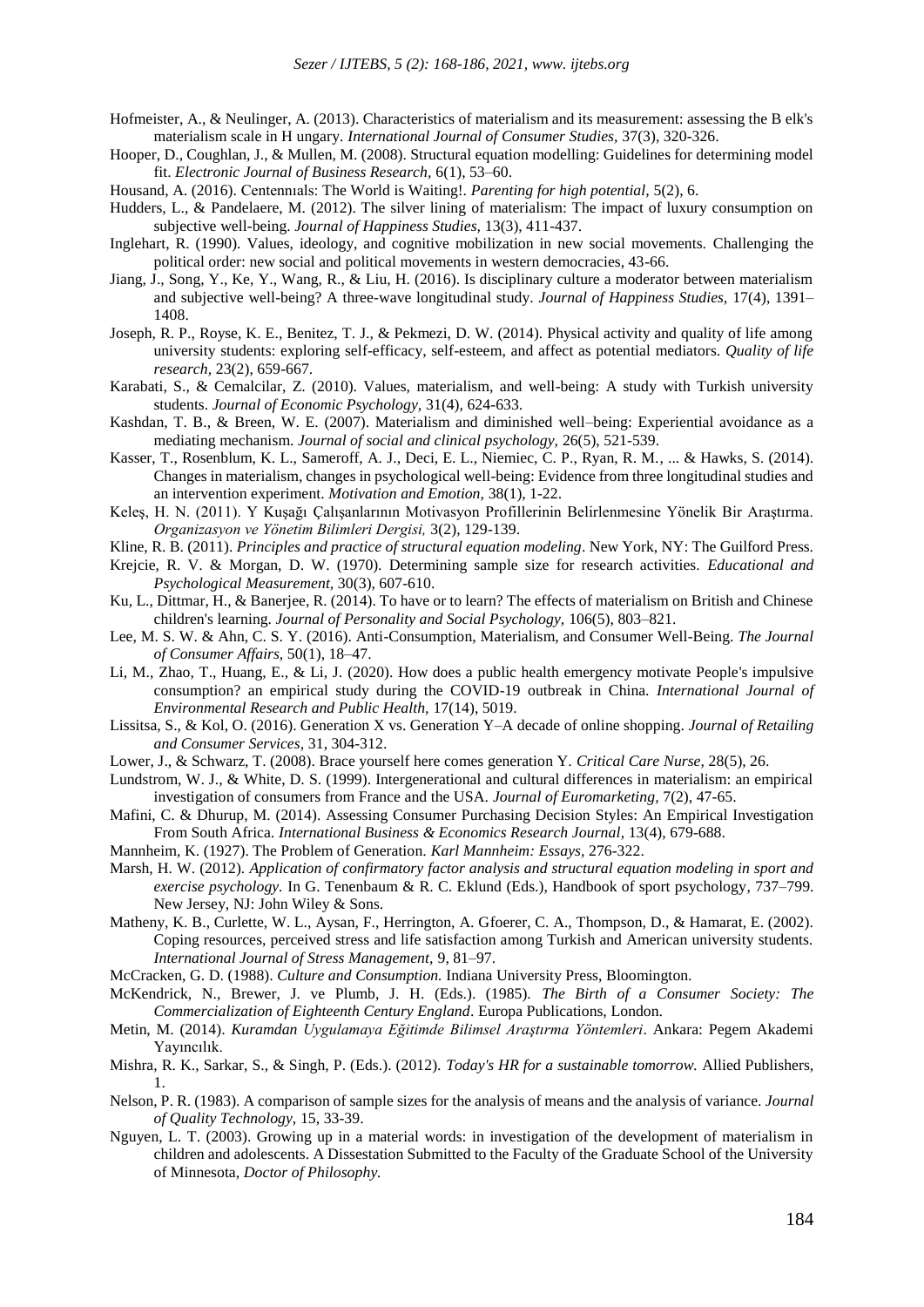Odabaşı, Y. (1999). *Tüketim Kültürü: Yetinen toplumun Tüketen Topluma Dönüşümü*. Sistem Yayıncılık, İstanbul.

- Otero-López, J. M., Pol, E. V., Bolaño, C. C., & Mariño, M. J. S. (2010). Materialism Life Satisfaction and Addictive Buying: Examining The Causal Relationships. *Personality and Individual Differences*, 50, 772- 776.
- Özdamar, K. (1999). *Paket Programlar İle İstatistiksel Veri Analizi.* Cilt 1, Kaan Kitabevi, Eskişehir.
- Özdamar, K. (2013). *Paket Programlar İle İstatistiksel Veri Analizi.* Cilt 2, Ankara, Nisan Kitapevi, 9. Baskı.
- Özdevecioğlu, M., & Aktaş, A. G. A. (2007). Kariyer bağlılığı, mesleki bağlılık ve örgütsel bağlılığın yaşam tatmini üzerindeki etkisi: İş-aile çatışmasının rolü. *Erciyes Üniversitesi İktisadi ve İdari Bilimler Fakültesi Dergisi,* (28).
- Pieters, R. (2013). Bidirectional dynamics of materialism and loneliness: Not just a vicious cycle. *Journal of Consumer Research,* 40(4), 615–631.
- Quadır, S. E. (2012). Materyalist Değer Eğiliminin Gelişiminde Tüketici Sosyalizasyonunun Rolü. *Eğitim ve İnsani Bilimler Dergisi,* 3(6), 31-50.
- Richins, M. L. (1987). Media, materialism, and human happiness. *ACR North American Advances.*
- Richins, M. L. & Dawson, S. (1992). A consumer values orientation for materialism and its measurement: scale development and validation. *Journal of Consumer Research,* 19(3), 303-316.
- Richins, M. L., & Rudmin, F. W. (1994). Materialism and economic psychology. *Journal of Economic Psychology,* 15(2), 217-231.
- Richins, M. L. & Dawson, S. (2004). The Material Values Scale: Measurement Properties and Development of a Short Form. *Journal of Consumer Research,* 31(1), 209-219.
- Rindfleisch, A., Burroughs, J. E., & Denton, F. (1997). Family structure, materialism, and compulsive consumption. *Journal of Consumer Research,* 23, 312–325.
- Roberts, J. A., & Clement, A. (2007). Materialism and Satisfaction with Over-all Quality of Life and Eight Life Domains. *Social Indicators Research,* 79–92.
- Rook, D. W., & Gardner, M. P. (1993). In the mood: Impulse buying's affective antecedents. *Research in consumer behavior,* 6(7), 1-28.
- Schermelleh-Engel K., Moosbrugger H., & Muller, H. (2003). Evaluating the fit of structural equation models: Tests of significance and descriptive goodness-of-fit measures. *MPR-Online,* 8, 23-74.
- Schor, J. B. (1991). The overworked American. New York: Basic Books.
- Seligman, M. E. P. (2002). *Authentic happiness: Using the new positive psychology to realize your potential for lasing fulfillment.* New York, NY: Free Press.
- Sidhu, J. K., & Foo, K. H. (2015). Materialism: The road to happiness and life satisfaction among Singaporeans. *The Journal of Happiness & Well-Being,* 3(1), 77-92.
- Simon D., Kriston L., Loh A., Spies C., Scheibler F., Wills C., & Harter M. (2010). Confirmatory factor analysis and recommendations for improvement of the Autonomy-Preference-Index (API). *Health Expectations,* 13, 234–243.
- Sirgy, M. J. (1998). Materialism and quality of life. *Social indicators research,* 43(3), 227-260.
- Springmann M, Wiebe K, Mason-D'Croz D. vd. (2018). Health and nutritional aspects of sustainable diet strategies and their association with environmental impacts: a global modelling analysis with country-level detail. *Lancet Planet Health,* 451–61.
- Troisi, J. D., Christopher, A. N., & Marek, P. (2006). Materialism and money spending disposition as predictors of economic and personality variables. *North American Journal of Psychology,* 8 (3), 421–436.
- Türker, B. Y. (2019). *Parayla Saadet Olur mu?: Kompulsif Çevrimiçi Satın Alma Davranışıyla İlgili Değişkenlerin İncelenmesi ve Bergen Alışveriş Bağımlılığı Ölçeği'nin Türkçe Uyarlanması*, Doctoral dissertation, Ankara Yıldırım Beyazıt Üniversitesi Sosyal Bilimleri Enstitüsü).
- Wang, W., Li, J., Sun, G., Cheng, Z., & Zhang, X. A. (2017). Achievement goals and life satisfaction: the mediating role of perception of successful agency and the moderating role of emotion reappraisal. *Psicologia: Reflexão e Crítica,* 30.
- Watson, J. J. (2003). The relationship of materialism to spending tendencies, saving, and debt. *Journal of Economic Psychology,* 24, 723–739.
- Williams, R. (1982). *Dream Worlds: Mass Consumption in Late Nineteenth-century France*. University of California Press, Berkeley, CA.
- Wood, S. (2013). Generation Z as consumers: trends and innovation. *Institute for Emerging Issues: NC State University,* 119(9), 7767-7779.
- Yetim, Ü. (1985). *Değişik sosyokültürel kesimlerden kişilerde yaşam kalitesi algısı*, Yüksek lisans tezi, Ege Üniversitesi Sosyal Bilimler Enstitüsü, İzmir.
- Yetim, Ü. (1991). *Kişisel projelerin organizasyonu ve örüntüsü açısından yaşam doyumu*. Yayımlanmamış doktora tezi, Ege Üniversitesi, Sosyal Bilimler Enstitüsü, İzmir.
- Yılmaztürk, Y., Akdoğan, Ç., & Kayapınar, Ö. (2019). Materyalist Değerler ile Hedonik ve Faydacı Alışveriş Arasındaki İlişkinin Yaşam Doyumuna Etkisi. *Trakya University Journal of Social Science,* 21(2).